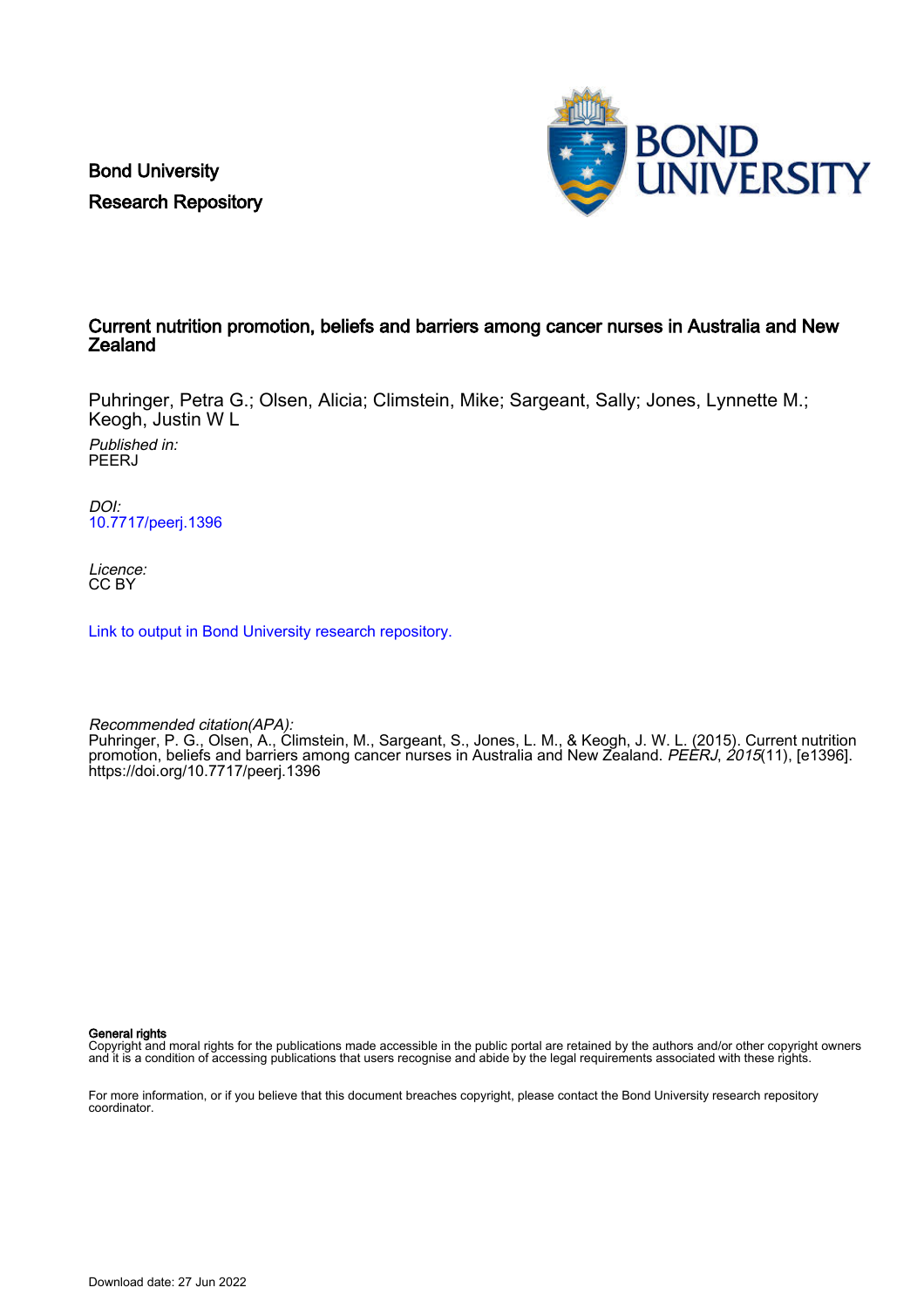# **Peer**

Petra G. Puhringer<sup>1</sup>, Alicia Olsen<sup>2</sup>, Mike Climstein<sup>3</sup>, Sally Sargeant<sup>2</sup>, Lynnette M. Jones**<sup>4</sup>** and Justin W.L. Keogh**2,5,6**

**barriers among cancer nurses in**

**Current nutrition promotion, beliefs and**

**<sup>1</sup>** Department of Neurology, Medical University of Vienna, Vienna, Austria

**Australia and New Zealand**

- **<sup>2</sup>** Faculty of Health Sciences and Medicine, Bond University, Robina, Queensland, Australia
- **<sup>3</sup>** Exercise, Health and Performance Faculty Research Group, University of Sydney, Sydney, New South Wales, Australia
- **4** School of Physical Education, Sport & Exercise Sciences, University of Otago, Dunedin, Otago, New Zealand
- **<sup>5</sup>** Human Potential Centre, AUT University, Auckland, New Zealand
- **<sup>6</sup>** Cluster for Health Improvement, Faculty of Science, Health, Education and Engineering, University of the Sunshine Coast, Sippy Downs, Australia

# **ABSTRACT**

**Rationale.** Many cancer patients and survivors do not meet nutritional and physical activity guidelines, thus healthier eating and greater levels of physical activity could have considerable benefits for these individuals. While research has investigated cancer survivors' perspective on their challenges in meeting the nutrition and physical guidelines, little research has examined how health professionals may assist their patients meet these guidelines. Cancer nurses are ideally placed to promote healthy behaviours to their patients, especially if access to dieticians or dietary resources is limited. However, little is known about cancer nurses' healthy eating promotion practices to their patients. The primary aim of this study was to examine current healthy eating promotion practices, beliefs and barriers of cancer nurses in Australia and New Zealand. A secondary aim was to gain insight into whether these practices, beliefs and barriers were influenced by the nurses' hospital or years of work experience.

**Patients and Methods.** An online questionnaire was used to obtain data. Sub-group cancer nurse comparisons were performed on hospital location (metropolitan vs regional and rural) and years of experience ( $<$ 25 or  $\geq$ 25 years) using ANOVA and chi square analysis for continuous and categorical data respectively.

**Results.** A total of 123 Australasian cancer nurses responded to the survey. Cancer nurses believed they were often the major provider of nutritional advice to their cancer patients (32.5%), a value marginally less than dieticians (35.9%) but substantially higher than oncologists (3.3%). The majority promoted healthy eating prior (62.6%), during (74.8%) and post treatment (64.2%). Most cancer nurses felt that healthy eating had positive effects on the cancer patients' quality of life (85.4%), weight management (82.9%), mental health (80.5%), activities of daily living (79.7%) and risk of other chronic diseases (79.7%), although only 75.5% agreed or strongly agreed that this is due to a strong evidence base. Lack of time (25.8%), adequate support structures (17.3%) nutrition expertise (12.2%) were cited by the cancer nurses as the most common barriers to promoting healthy eating to their patients. Comparisons based on their hospital location and years of experience,

Submitted 7 August 2015 Accepted 20 October 2015 Published 10 November 2015

Corresponding author Justin W.L. Keogh, [jkeogh@bond.edu.au](mailto:jkeogh@bond.edu.au)

[Academic editor](https://peerj.com/academic-boards/editors/) [Linda Ehrlich-Jones](https://peerj.com/academic-boards/editors/)

[Additional Information and](#page-15-0) [Declarations can be found on](#page-15-0) [page 15](#page-15-0)

[DOI](http://dx.doi.org/10.7717/peerj.1396) **[10.7717/peerj.1396](http://dx.doi.org/10.7717/peerj.1396)**

Copyright 2015 Puhringer et al.

[Distributed under](http://creativecommons.org/licenses/by/4.0/) [Creative Commons CC-BY 4.0](http://creativecommons.org/licenses/by/4.0/)

#### **OPEN ACCESS**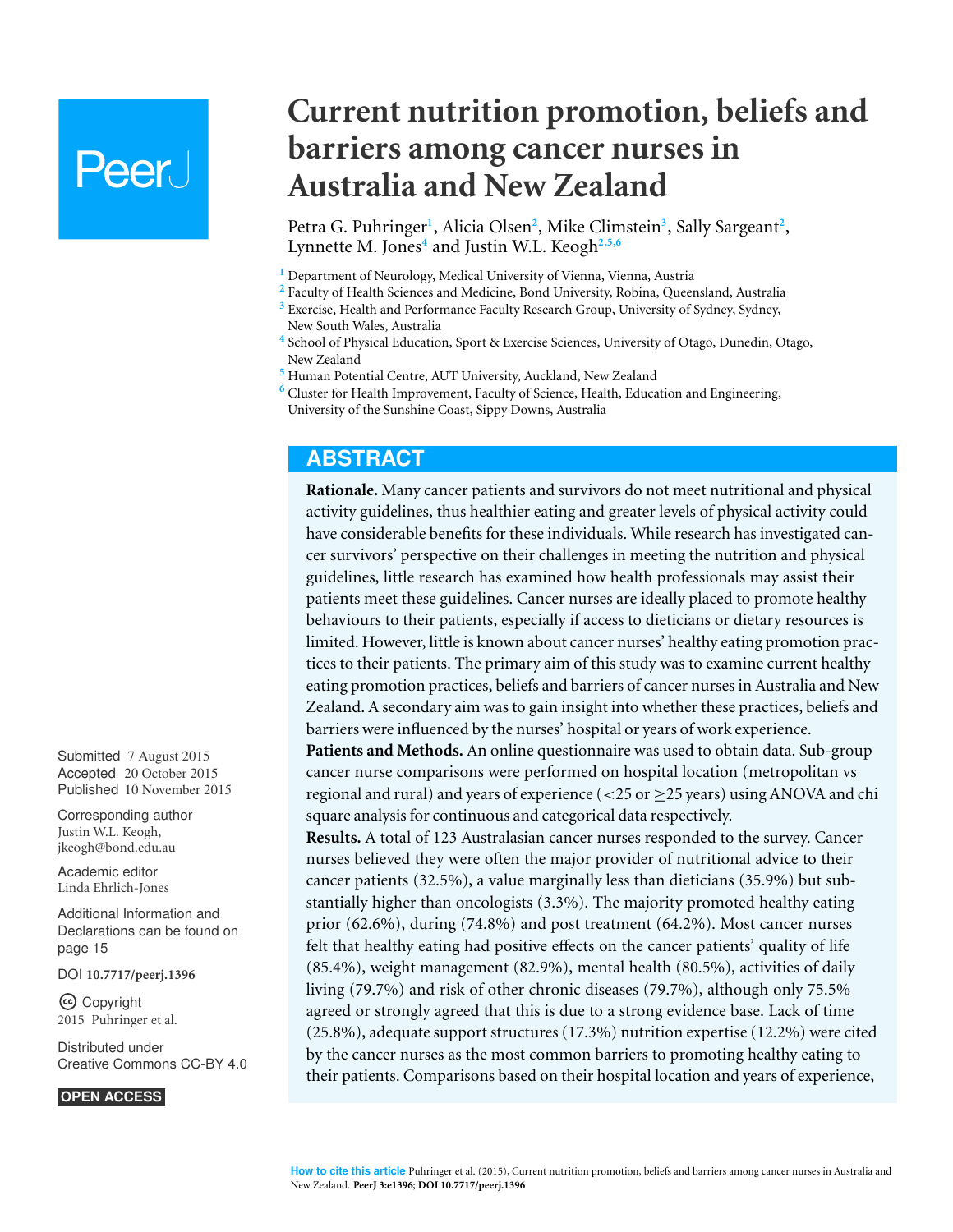revealed very few significant differences, indicating that cancer nurses' healthy eating promotion practices, beliefs and barriers were largely unaffected by hospital location or years of experience.

**Conclusion.** Australasian cancer nurses have favourable attitudes towards promoting healthy eating to their cancer patients across multiple treatment stages and believe that healthy eating has many benefits for their patients. Unfortunately, several barriers to healthy eating promotion were reported. If these barriers can be overcome, nurses may be able to work more effectively with dieticians to improve the outcomes for cancer patients.

**Subjects** Nursing, Nutrition, Oncology, Public Health, Science and Medical Education **Keywords** Cancer nurses, Health professional, Nutrition, Cancer patients, Healthy eating, Oncology, Health promotion

# **INTRODUCTION**

Cancer rates are rising in many countries, with Australian 2010 data indicating that within an overall population of 22 million people, there were 116,580 new cases of cancer diagnosed that year (*[Australian](#page-16-0) [Institute](#page-16-0) [of](#page-16-0) [Health](#page-16-0) [and](#page-16-0) [Welfare,](#page-16-0) [2014](#page-16-0)*). This very high number of new cancer cases in Australia is consistent with many other countries and may reflect many factors including an increased lifespan of the population (*[Brown,](#page-17-0) [Lipscomb](#page-17-0) [&](#page-17-0) [Snyder,](#page-17-0) [2001](#page-17-0)*; *[Li,](#page-19-0) [2010](#page-19-0)*) and improved detection (*[Newton](#page-19-1) [&](#page-19-1) [Galvao,](#page-19-1) ˜ [2008](#page-19-1)*). In addition, several modifiable risk factors appear to contribute to these higher cancer rates, including insufficient levels of physical activity, poor dietary choices and other unhealthy lifestyle choices, such as smoking (*[Boyleet](#page-16-1) [al.,](#page-16-1) [2012](#page-16-1)*; *[De](#page-17-1) [Stefaniet](#page-17-1) [al.,](#page-17-1) [2013](#page-17-1)*; *[Moorman](#page-19-2) [et](#page-19-2) [al.,](#page-19-2) [2011](#page-19-2)*).

Earlier detection of many cancers and advancements in surgical techniques, radiation therapy, chemotherapy and hormonal therapies allow many more individuals with cancer to survive longer post-diagnosis (*[Etzioni](#page-17-2) [et](#page-17-2) [al.,](#page-17-2) [2008](#page-17-2)*). Survival rates of 88% and 85% for prostate and breast cancer respectively, indicate that 53,296 Australian men diagnosed with prostate cancer and 53,051 Australian women diagnosed with breast cancer are still alive 5 years post-diagnosis (*[Australian](#page-16-2) [Institute](#page-16-2) [of](#page-16-2) [Health](#page-16-2) [and](#page-16-2) [Welfare](#page-16-2) [&](#page-16-2) [Australasian](#page-16-2) [Association](#page-16-2) [of](#page-16-2) [Cancer](#page-16-2) [Registries,](#page-16-2) [2010](#page-16-2)*). While survival rates are high, cancer treatments result in many short- and long-term side-effects that seriously affect the quality of life (QoL) and overall health and wellbeing of these individuals (*[Mazzotti](#page-19-3) [et](#page-19-3) [al.,](#page-19-3) [2012](#page-19-3)*). Many of these treatments may contribute to cancer fatigue, with hormonal therapies also predisposing these individuals to unhealthy changes in body composition such as cachexia or sarcopenic obesity (*[Galvao](#page-18-0) [et](#page-18-0) [al.,](#page-18-0) [2008](#page-18-0)*; *[Young](#page-20-0) [et](#page-20-0) [al.,](#page-20-0) [2014](#page-20-0)*). Cancer cachexia is described as a multifactorial syndrome involving the continual loss of skeletal muscle mass (with or without loss of fat mass) that is not reversible by conventional nutritional support (*[Fearon](#page-17-3) [et](#page-17-3) [al.,](#page-17-3) [2011](#page-17-3)*). Sarcopenic obesity is a condition characterised by significant reductions in muscle and bone mass and increases in fat mass (*[Berger,](#page-16-3) [Gerber](#page-16-3) [&](#page-16-3) [Mayer,](#page-16-3) [2012](#page-16-3)*; *[Bylow](#page-17-4) [et](#page-17-4) [al.,](#page-17-4) [2007](#page-17-4)*; *[Genton](#page-18-1) [et](#page-18-1) [al.,](#page-18-1) [2006](#page-18-1)*). Hormonal therapies (such as androgen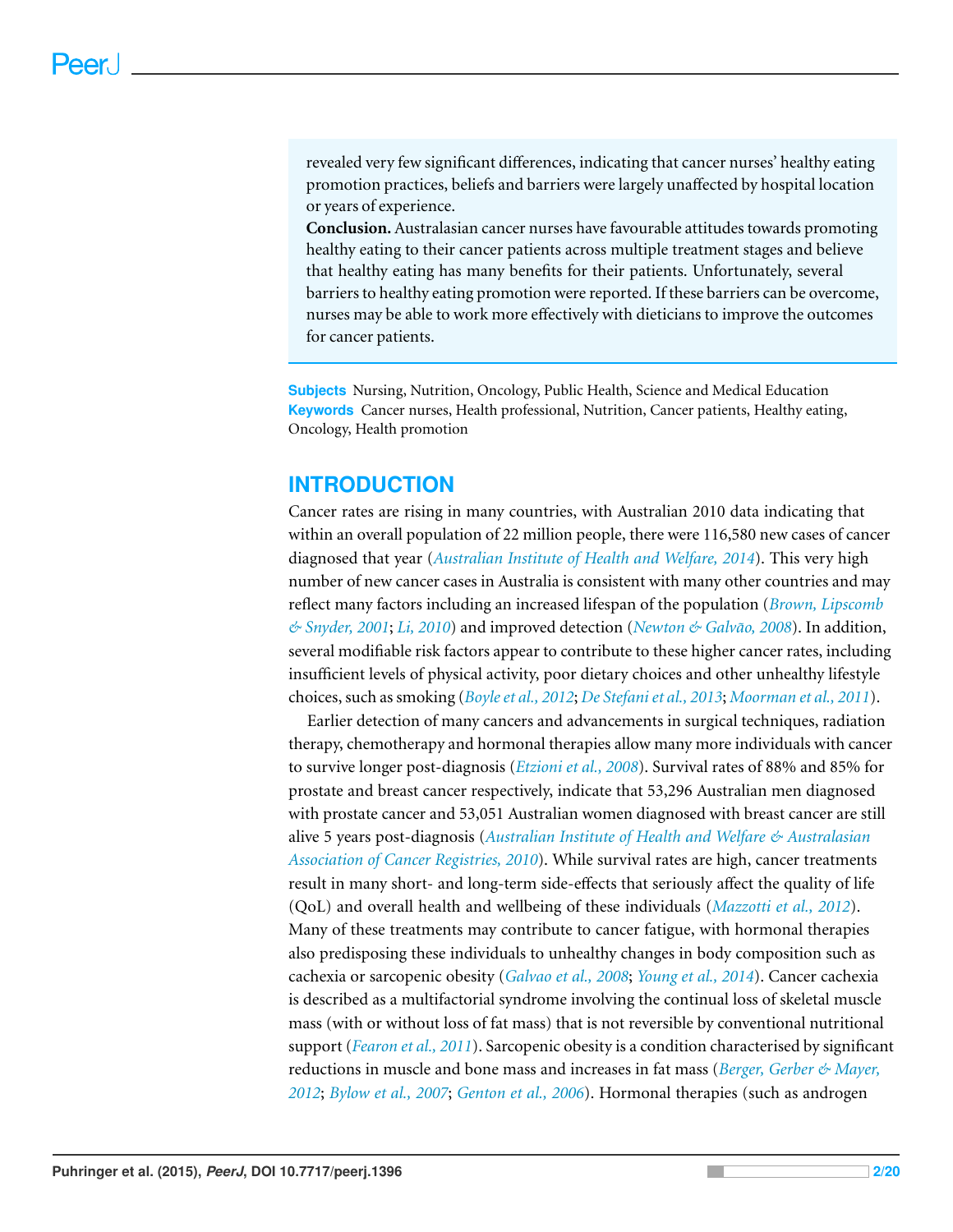deprivation therapy) and chemotherapy can lead to similar significant declines in body composition that predispose cancer patients to cachexia or sarcopenic obesity (*[Galvao](#page-18-0) [et](#page-18-0) [al.,](#page-18-0) [2008](#page-18-0)*; *[Young](#page-20-0) [et](#page-20-0) [al.,](#page-20-0) [2014](#page-20-0)*). Moreover, these alterations in body weight and composition may be associated with reduced functional status, the development of co-morbidities such as osteoporosis, fall-related fractures, and cardio-metabolic syndrome (*[Bundred,](#page-17-5) [2012](#page-17-5)*; *[Kintzelet](#page-19-4) [al.,](#page-19-4) [2008](#page-19-4)*; *[Oefelein](#page-19-5) [et](#page-19-5) [al.,](#page-19-5) [2002](#page-19-5)*; *[Young](#page-20-0) [et](#page-20-0) [al.,](#page-20-0) [2014](#page-20-0)*), increased rates of chemotherapy toxicity (*[Azim](#page-16-4) [et](#page-16-4) [al.,](#page-16-4) [2011](#page-16-4)*; *[Prado](#page-19-6) [et](#page-19-6) [al.,](#page-19-6) [2008](#page-19-6)*) and may be linked to decreased survival rates (*[Sparano](#page-20-1) [et](#page-20-1) [al.,](#page-20-1) [2012](#page-20-1)*). Many cancer survivors also live with numerous additional symptoms including poor sleep, urinary and sexual dysfunction, and negative body image that may further impact aspects of their QoL and their ability to perform self-care, work, and leisure activities (*[Baker](#page-16-5) [et](#page-16-5) [al.,](#page-16-5) [2005](#page-16-5)*; *[Flynn](#page-18-2) [et](#page-18-2) [al.,](#page-18-2) [2011](#page-18-2)*; *[Keogh](#page-18-3) [et](#page-18-3) [al.,](#page-18-3) [2013](#page-18-3)*; *[Ottenbacher](#page-19-7) [et](#page-19-7) [al.,](#page-19-7) [2013](#page-19-7)*). Such results suggest that improved treatments may allow cancer survivors to live longer, but this may be achieved with substantial losses of QoL. Improvements in usual care practices are therefore needed to increase the overall health and QoL post-diagnosis for all cancer populations.

We would argue that healthy behaviours like physical activity, adequate nutrition, weight management and smoking cessation have considerable health benefits for cancer survivors and should be strongly considered to become more routinely integrated into usual care practices (*[Demark-Wahnefried](#page-17-6) [et](#page-17-6) [al.,](#page-17-6) [2015](#page-17-6)*). Meta-analyses and systematic reviews indicate that improved dietary choices are an important component of enhanced health and QoL among cancer patients including weight maintenance as well as reduced levels of diabetes and obesity, osteoporosis, and potentially cancer recurrence (*[Langius](#page-19-8) [et](#page-19-8) [al.,](#page-19-8) [2013](#page-19-8)*; *[Millar](#page-19-9) [&](#page-19-9) [Davison,](#page-19-9) [2012](#page-19-9)*; *[Mokdad](#page-19-10) [et](#page-19-10) [al.,](#page-19-10) [2003](#page-19-10)*).

Unfortunately, a recent review focussing on cancer survivors with different cancer types in Canada and the United States indicates that too few cancer patients engage in healthy eating and sufficient physical activity for health benefits (*[Bellizzi](#page-16-6) [et](#page-16-6) [al.,](#page-16-6) [2005](#page-16-6)*; *[Blanchard,](#page-16-7) [Courneya](#page-16-7) [&](#page-16-7) [Stein,](#page-16-7) [2008](#page-16-7)*; *[Courneya,](#page-17-7) [Katzmarzyk](#page-17-7) [&](#page-17-7) [Bacon,](#page-17-7) [2008](#page-17-7)*; *[Demark-Wahnefried](#page-17-6) [et](#page-17-6) [al.,](#page-17-6) [2015](#page-17-6)*). Adherence to specific dietary guidelines (i.e., five servings of fruits or vegetables a day, high intake of whole grains and a low intake of red and processed meats, refined grains and sugar) was practiced only by a minority of cancer survivors across six major cancer types, with between 14.8% to 19.1% consuming the recommended daily amount of fruits and vegetables, and between 29.6% to 47.3% engaging in the advised physical activity (*[Blanchard,](#page-16-7) [Courneya](#page-16-7) [&](#page-16-7) [Stein,](#page-16-7) [2008](#page-16-7)*). Poor health behaviours are an issue in a variety of cancer settings, especially where patients are at risk of cachexia or sarcopenic obesity. For those patients at risk of cachexia or sarcopenic obesity, a primary dietary aim is to obtain sufficiently balanced nutrition (particularly protein and overall calories) to maintain levels of muscle mass and perhaps to limit the gain in fat mass (*[Balstad](#page-16-8) [et](#page-16-8) [al.,](#page-16-8) [2014](#page-16-8)*; *[Chevalier](#page-17-8) [&](#page-17-8) [Farsijani,](#page-17-8) [2014](#page-17-8)*).

Previous findings suggest that cancer survivors are more likely to increase their healthy behaviours if oncologists and/or the other health professionals in the oncology care team e.g., cancer nurses, actively promote lifestyle modification as a tertiary preventative strategy, preferably as soon as possible after initiation of the individual treatment plan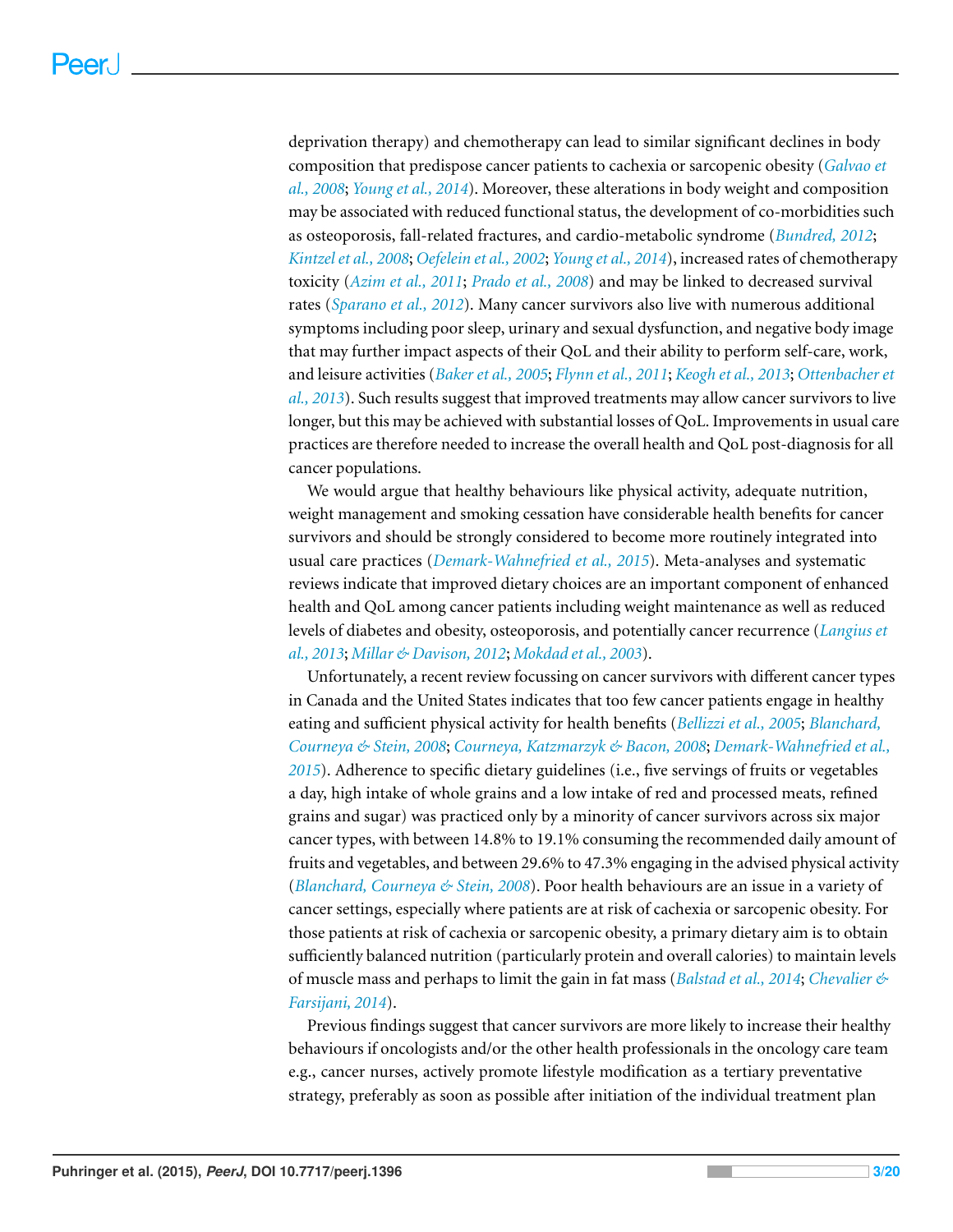(*[Jones](#page-18-4) [et](#page-18-4) [al.,](#page-18-4) [2004](#page-18-4)*; *[Jones](#page-18-5) [&](#page-18-5) [Demark-Wahnefried,](#page-18-5) [2006](#page-18-5)*; *[Karvinen](#page-18-6) [et](#page-18-6) [al.,](#page-18-6) [2012](#page-18-6)*). One challenge facing health professionals (e.g., oncologists and cancer nurses) becoming more active in promoting healthy eating to their patients is that this is often not their primary area of training or scope of practice. However, when there are limited human resources, particularly dieticians/nutritionists, available to the cancer patients, an interdisciplinary approach should be considered to provide cancer survivors with general healthy eating guidelines. Nevertheless, oncologists and cancer nurses have several concerns when they feel responsible for promoting a healthy diet to their patients, ranging from the belief that diet wouldn't impact the cancer outcome, or that the cancer survivor may interpret such discussions as laying the blame for their cancer diagnosis on their poor lifestyle choices (*[Williamset](#page-20-2) [al.,](#page-20-2) [2015](#page-20-2)*).

A diagnosis of cancer may encourage patients to change their lifestyle habits, becoming more physically active, eating a better diet or quitting smoking (*[Anderson,](#page-16-9) [Steele](#page-16-9) [&](#page-16-9) [Coyle,](#page-16-9) [2013](#page-16-9)*; *[Demark-Wahnefried](#page-17-9) [et](#page-17-9) [al.,](#page-17-9) [2000](#page-17-9)*). Health professionals are in a position to actively promote and/or respond to questions about these behaviours, thereby assisting their patients to make achievable lifestyle changes (*[Velentzis](#page-20-3) [et](#page-20-3) [al.,](#page-20-3) [2011](#page-20-3)*). Such promotion has the potential to result in many health benefits. For example, in prostate cancer patients receiving androgen deprivation therapy who are often at risk of osteoporosis, the promotion of sufficient calcium and vitamin D intake has been shown to be effective in reducing bone loss (*[Davison,](#page-17-10) [Wiens](#page-17-10) [&](#page-17-10) [Cushing,](#page-17-10) [2012](#page-17-10)*).

Nurses have a key role in communication between cancer patients and the wider oncology care team (which often consists of various medical specialists and institutions) as they may have more frequent contact with their patients and relatively more time per consultation for counselling their patients on supportive care issues than oncologists (*[Leahy](#page-19-11) [et](#page-19-11) [al.,](#page-19-11) [2012](#page-19-11)*). However, there is no specific data providing information on how cancer nurses see their role in promoting healthy eating to their patients. Evidence from nurses in general practice (*[Van](#page-20-4) [Dillen](#page-20-4) [et](#page-20-4) [al.,](#page-20-4) [2014](#page-20-4)*) and paediatric (*[Blake](#page-16-10) [&](#page-16-10) [Patterson,](#page-16-10) [2015](#page-16-10)*) settings indicate that nurses saw themselves as important health professionals in relation to promoting healthy eating to their patients. Cancer nurses, however, may face a number of barriers affecting their ability to promote healthy behaviours to their patients (*[Karvinen](#page-18-6) [et](#page-18-6) [al.,](#page-18-6) [2012](#page-18-6)*). Lack of guidelines and lack of time was often cited as barriers (*[O'Hanlon](#page-19-12) [&](#page-19-12) [Kennedy,](#page-19-12) [2014](#page-19-12)*) as well as the desire to minimise patients' distress (*[Miles,](#page-19-13) [Simon](#page-19-13) [&](#page-19-13) [Wardle,](#page-19-13) [2010](#page-19-13)*) and the relative lack of access to evidence-based resources to provide to their patients (*[Blake](#page-16-10) [&](#page-16-10) [Patterson,](#page-16-10) [2015](#page-16-10)*).

There is little international data on the current healthy eating promotion practices, beliefs and barriers of cancer nurses. It is also apparent that almost all healthy behaviour promotion by health professionals has focused on physical activity and been conducted in North America and Europe (*[Daley](#page-17-11) [et](#page-17-11) [al.,](#page-17-11) [2008](#page-17-11)*; *[Jones](#page-18-7) [et](#page-18-7) [al.,](#page-18-7) [2005a](#page-18-7)*; *[Karvinen](#page-18-6) [et](#page-18-6) [al.,](#page-18-6) [2012](#page-18-6)*; *[Kotronoulas,](#page-19-14) [Papadopoulou](#page-19-14) [&](#page-19-14) [Patiraki,](#page-19-14) [2009](#page-19-14)*; *[Williams](#page-20-2) [et](#page-20-2) [al.,](#page-20-2) [2015](#page-20-2)*), with virtually no research conducted in Australasia (Australia and New Zealand) (*[Spellman,](#page-20-5) [Craike](#page-20-5) [&](#page-20-5) [Livingston,](#page-20-5) [2014](#page-20-5)*). The current study aimed to address these limitations within the literature by gaining some insight into the current healthy eating promotion practices,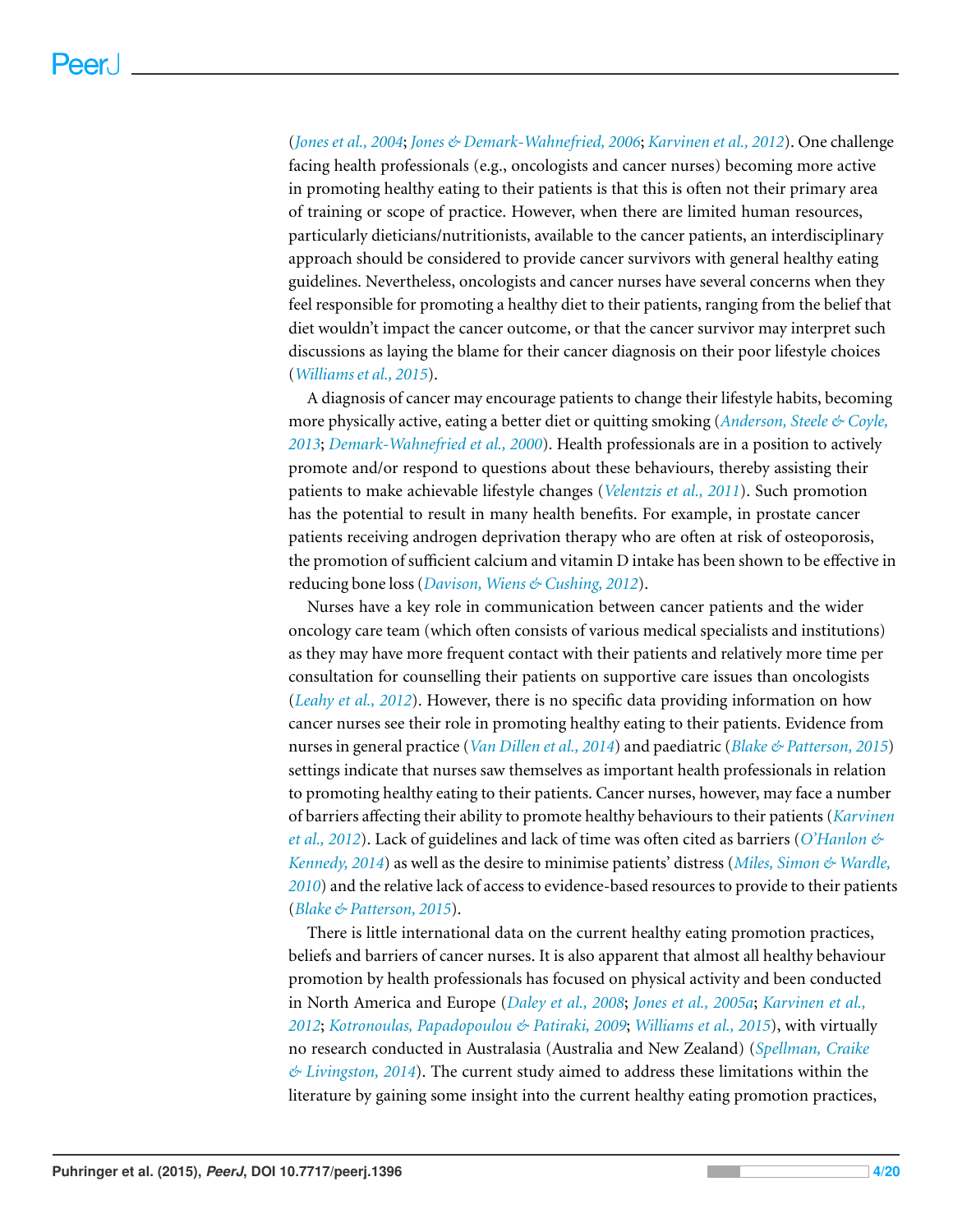beliefs and barriers of cancer nurses in Australia and New Zealand. A secondary goal was to gain preliminary insight into whether these practices and determinants were influenced by the location of the nurses' hospitals (rural, regional and metropolitan) or years of work experience. It was hypothesised that cancer nurses would, in principle, support the promotion of healthy diets to their patients and believe that a healthy diet has many benefits, but that they would cite many barriers to the promotion of healthy eating to their patients.

# **METHODS**

# **Participants and procedures**

Registered cancer nurses (RNs) who provide medical support to cancer patients in either Australia or New Zealand were invited to participate in our online survey. Australian cancer nurses were invited to participate via links posted on the Cancer Nurses Society of Australia (CNSA) website, while New Zealand cancer nurses were invited via an email from the Cancer Nurses Section of the New Zealand Nurses Organisation (NZNO). The web link or email the nurses received from their nursing organisations included a description of the research and an invitation to participate in the study via an electronic link to the online questionnaire. Additionally, any registered nurses providing health care to cancer patients were eligible to participate; these potential participants were recruited using social media (Twitter and Facebook).

# **Ethics approval**

Institutional approval for this study was obtained from the Bond University Human Review Ethics committee (RO1651) and the University of Otago Human Ethics Committee (13/260) and organizational approval obtained from both the CNSA and NZNO. Ethics approval included permission to offer an incentive for participation, which consisted of twenty-four, \$20 gift vouchers that were randomly allocated to participants who completed the survey. All participants provided informed consent electronically on the main survey page prior to accessing the online survey.

# **Survey design and implementation**

A cross-sectional, observational study was designed using an online, web-based questionnaire survey software (SurveyMonkey Inc., Palo Alto, California, USA). The survey questions consisted of array, single choice, multiple choice, list dropdown, numerical input and short answer free text. Filters and skip logic (where appropriate) were utilized to expedite completion of the survey. The questionnaire was initially trialled with 12 nurses, with only minor changes made to the terminology or layout prior to being made available online. The Australian survey was activated on October 2013 and closed on July 2014 and the New Zealand survey was activated on December 2013 and also closed July 2014.

# **Study instrument**

The online survey questionnaire was based upon two key theoretical frameworks within health behaviour research, namely the Theory of Planned Behaviour (TPB) and the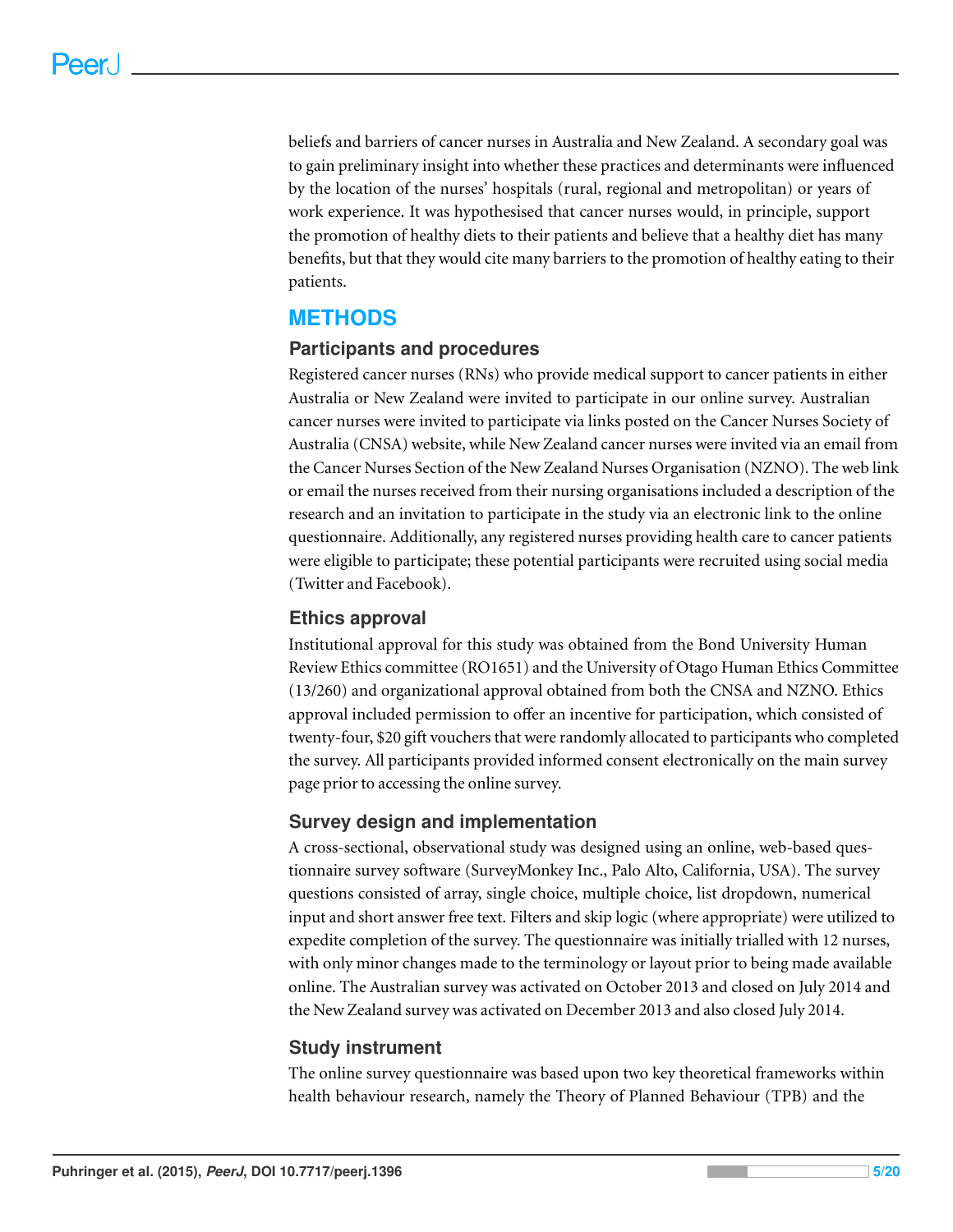Social Cognitive Theory (SCT). The components of the TPB comprise normative beliefs, perceived control and intentions (*[Azjen,](#page-16-11) [1985](#page-16-11)*), whilst SCT places emphasis on thought process constructs that govern behaviour (*[Bandura,](#page-16-12) [1986](#page-16-12)*). The survey questions were designed to reflect these constructs within the two theories, as well as drawing on other key studies within the literature that identified determinants of healthy living in cancer patients (*[Blanchard](#page-16-13) [et](#page-16-13) [al.,](#page-16-13) [2002](#page-16-13)*; *[Jones](#page-18-8) [et](#page-18-8) [al.,](#page-18-8) [2005b](#page-18-8)*). The constructs and factors of these theories could be applied to how patients perceive the opinion and advice of health professionals such as oncologists and cancer, in relation to the performance of healthy behaviours ([Husebo](#page-18-9) [et](#page-18-10) [al.,](#page-18-10) [2013](#page-20-6); [Jones](#page-18-8) et al., [2005b](#page-18-8); [Keogh](#page-18-10) et al., [2010](#page-18-10); [Short,](#page-20-6) [James](#page-20-6) [&](#page-20-6) [Plotniko](#page-20-6)ff, 2013). The questionnaire used the guiding principles of TPB and SCT to assess cancer nurses' practice towards nutrition promotion, attitudes towards beneficial effects of healthy eating in cancer patients and their perceived barriers for healthy eating promotion. The wider survey was divided into four major sections, these being demographics of the cancer nurses and three healthy living components which included cancer nurses' beliefs about the importance of healthy eating, physical activity and smoking habits in the treatment process of cancer survivors. Questions about healthy eating, physical activity and smoking were incorporated to minimise response bias. In particular, this approach was done to minimise the potential for the nurses who did not promote a specific healthy behaviour e.g., healthy eating to decline the invitation to participate in the survey, only answer some of the questions in the survey or to feel pressured to give response(s) that was/were not consistent with their actual behaviour or beliefs. In this paper, only data relevant to the cancer nurses' healthy eating promotion habits and beliefs towards their patients will be reported.

Demographics obtained from the cancer nurses included age, gender, professional qualifications, years practicing, practice type (public/private), hospital location (metropolitan, regional, rural) and specialisation (cancer or tumour group). Assessment of cancer nurses' lifestyle habits consisted of single-choice questions. Items included their current smoking status, dietary choices and frequency of physical activity.

The cancer nurses' nutrition promotion practices were examined with single choice and multiple-choice questions. Items sought to assess nurses' opinions on responsibility of healthy eating promotion in their hospital and whether they felt the dietician/nutritionist, oncologist, themselves, or others were the primary person in charge. Attitudes towards healthy eating promotion during different stages of cancer treatment (pre-, during- and post-treatment) were investigated with multiple-choice items.

Cancer nurses' beliefs on beneficial effects of healthy eating were assessed on a Likert scale ranging from 1 (strongly disagree) to 4 (strongly agree) on seven different factors: (1) improves health related QoL, (2) improves weight management, (3) improves mental health, (4) improves activities of daily living, (5) reduces risk of cancer recurrence, (6) reduces risk of other diseases and (7) reduces tumour specific comorbidities. Furthermore, cancer nurses were asked their opinion on whether they thought their patients are generally uninterested in healthy eating, that promoting healthy eating is entirely up to them (i.e., responsibility of the nurse), if they believe they should promote healthy eating and if there is a strong evidence base to promote healthy eating.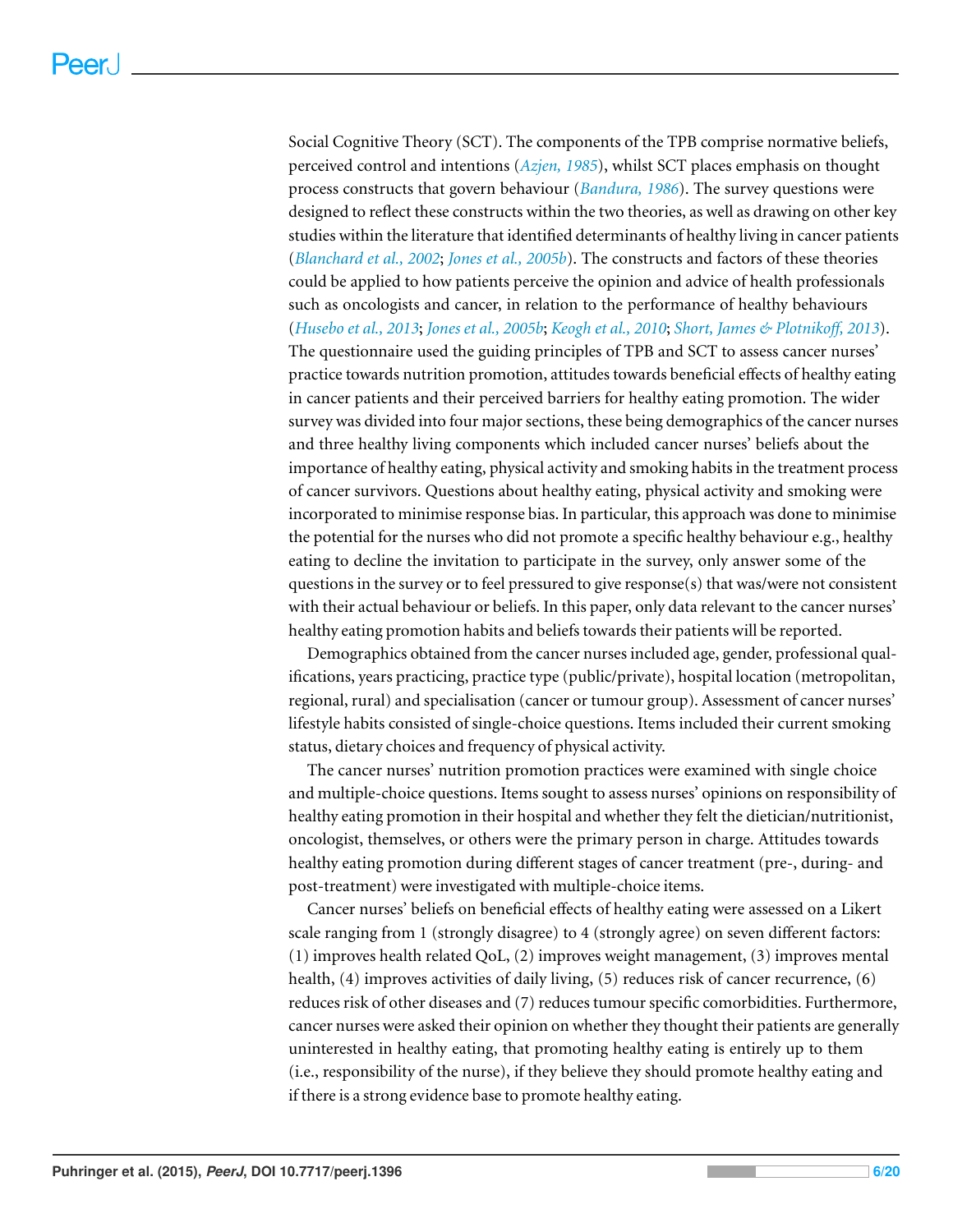Commonly cited barriers to healthy behaviour promotion were also included in the survey items. These barriers included lack of time, lack of adequate support structures, lack of expertise, lack of knowledge, risk to survivor, perceived scope of practice ("not my job") and finally not having any barriers for healthy eating promotion (*[Blake](#page-16-10) [&](#page-16-10) [Patterson,](#page-16-10) [2015](#page-16-10)*; *[Brandes](#page-16-14) [et](#page-16-14) [al.,](#page-16-14) [2015](#page-16-14)*; *[Brotons](#page-17-12) [et](#page-17-12) [al.,](#page-17-12) [2005](#page-17-12)*). The respondents were asked to rank each barrier according to their personal experience from primary barrier (3 points), secondary barrier (2 points) to tertiary barrier (1 point).

## **Statistical analyses**

Data were evaluated using SPSS (version 22.0; IBM Corp., Armonk, NY, US) and Excel 2010 (Microsoft Corp., US) software. Demographics, nutrition promotion practices and beliefs of cancer nurses were analysed using descriptive statistics. We chose to do sub-group comparisons across hospital location (metropolitan vs. regional and rural) and years of practice ( $\langle$ 25 years and  $\geq$  25 years) due to comparable sample sizes of these sub-groups. Sub-group comparisons based on cancer nurse gender (male or female), hospital type (private or public) and cancer group specialization were not performed as the sample sizes of these sub-groups were too unbalanced. Selected sub-group comparisons were examined using one way analyses of variance (ANOVA) for continuous variables or chi-square tests for categorical variables related to the nurses' healthy eating promotion practices, beliefs and barriers. Descriptive data was presented as mean and standard deviation or counts and frequencies depending on the type of data. All statistical tests were two-sided with a significance level of  $p < 0.05$ .

# **RESULTS**

All registered members with a valid email address of the CNSA and NZNO received an invitation to complete the online questionnaire between October or December 2013 and July 2014. The exact response rate is unknown; however, as a guide the number of members at that time ranged from 500 to 1,500 in each organization. A total of 123 registered nurses from Australia and New Zealand completed the online questionnaire.

Details of the demographic profiles are presented in [Table 1.](#page-8-0) In summary, the majority of participants (95.9%) were female, the mean age was  $48.7 \pm 10.5$  years and the mean number of years in practice was  $23.0 \pm 11.7$  years. The most common field nurses worked in was general oncology ( $n = 48, 40\%$ ), with a specialisation in gynaecological cancers being the second most common group ( $n = 21, 17.5\%$ ). The vast majority of cancer nurses were based in public ( $n = 102, 84\%$ ) rather than private ( $n = 19, 16\%$ ) hospitals. The location of the hospitals was distributed almost equally with 51.7% working in the metropolitan area and 48.3% in regional or rural hospital locations.

Considering their own lifestyle behaviours, the majority of the respondents reported that they followed healthy eating guidelines on a regular basis (88%), and were not currently smoking (98%). Almost half (47%) of the sample described themselves as physically active in that they performed at least 5 sessions of moderate intensity exercise for 30 min or more per week.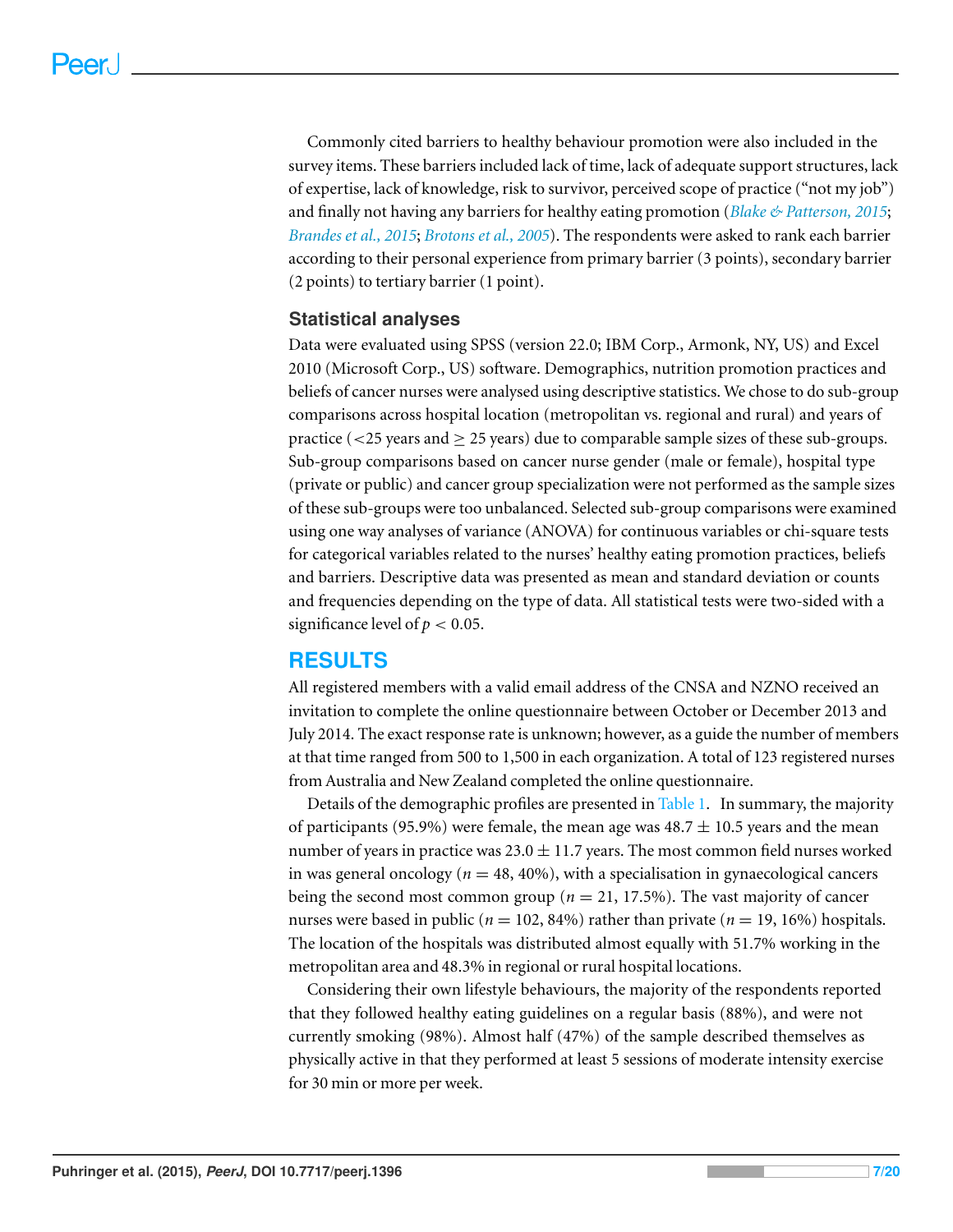<span id="page-8-0"></span>

| Table 1 Sample demographics.                                      |                    |
|-------------------------------------------------------------------|--------------------|
| Sample ( $n = 123$ )                                              | $n\left(\%\right)$ |
| Age (years, $n = 121$ )                                           |                    |
| ${<}25$                                                           | 4(3.3)             |
| $26 - 35$                                                         | 10(8.2)            |
| $36 - 45$                                                         | 31(25.6)           |
| $46 - 55$                                                         | 40(33.1)           |
| $56 - 65$                                                         | 33(27.3)           |
| > 65                                                              | 3(2.5)             |
| Gender ( $n = 122$ )                                              |                    |
| Male                                                              | 5(4.1)             |
| Female                                                            | 117 (95.9)         |
| Highest educational qualification ( $n = 123$ )                   |                    |
| Registered nurse/bachelor's degree                                | 34(27.6)           |
| Diploma/graduate certificate                                      | 55 (44.7)          |
| Master's degree                                                   | 33(26.8)           |
| Cancer group specialisation ( $n = 120$ )                         |                    |
| General oncology                                                  | 48 (40)            |
| Gynaecological (breast, ovary)                                    | 21(17.5)           |
| Haematology                                                       | 9(7.5)             |
| Urogenital (prostate, bladder)                                    | 7(5.8)             |
| Palliative care settings                                          | 7(5.8)             |
| Lung                                                              | 6(5)               |
| Gastrointestinal/colorectal                                       | 6(5)               |
| Other (head and neck cancer, sarcoma, skin lymphoma, paediatrics) | 11(9.2)            |
| Years practicing (years, $n = 121$ )                              |                    |
| $<$ 5                                                             | 8(6.6)             |
| $5 - 14.9$                                                        | 27(22.3)           |
| $15 - 24.9$                                                       | 27(22.3)           |
| $>25$                                                             | 59 (48.8)          |
| Hospital ( $n = 121$ )                                            |                    |
| Public                                                            | 102(84.3)          |
| Private                                                           | 19(15.7)           |
| Location ( $n = 120$ )                                            |                    |
| Metropolitan                                                      | 62(51.7)           |
| Regional                                                          | 39 (32.5)          |
| Rural                                                             | 19(15.8)           |
| Regular reader of professional journals ( $n = 123$ )             |                    |
| Yes                                                               | 60(48.8)           |
| $\rm No$                                                          | 63 (51.2)          |

The current nutrition promotion practices of cancer nurses are summarised in [Table 2.](#page-9-0) Most cancer nurses considered the dietician/nutritionist (35.9%) the primary person responsible for providing healthy eating advice to patients. However, 32.5% of nurses considered themselves the primary person responsible for addressing their patients'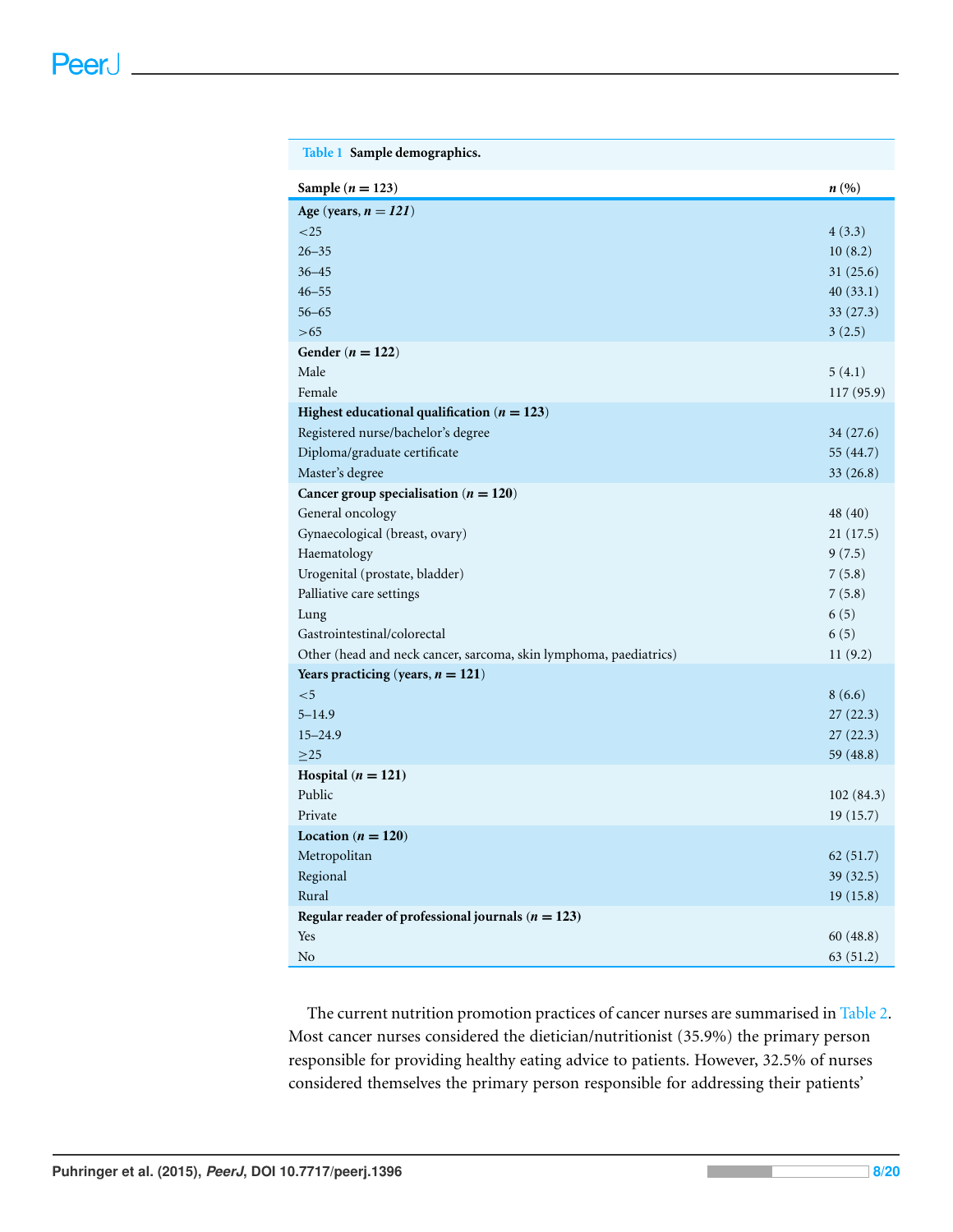|                                                                                               | $n = 123a$ (%)                                                                                    | Years of practice<br>$n = 121 (%)$ |                                     |         | <b>Hospital location</b><br>$n = 120\,(%)$ |                                         |            |
|-----------------------------------------------------------------------------------------------|---------------------------------------------------------------------------------------------------|------------------------------------|-------------------------------------|---------|--------------------------------------------|-----------------------------------------|------------|
|                                                                                               |                                                                                                   | $<$ 25 years<br>$n = 60$<br>(49.6) | $\geq$ 25 years<br>$n=61$<br>(50.4) | p-value | Metro<br>$n = 62$<br>(51.7)                | Rural &<br>regional<br>$n=58$<br>(48.3) | $p$ -value |
|                                                                                               | In your opinion, who is the primary<br>person responsible for healthy eating in<br>your hospital? |                                    |                                     |         |                                            |                                         |            |
| Me                                                                                            | 40(32.5)                                                                                          | 17(28.3)                           | 23(37.7)                            | 0.273   | 17(27.4)                                   | 23(39.7)                                | 0.171      |
| Nutritionist/dietician                                                                        | 43(35.0)                                                                                          | 25(41.7)                           | 17(27.9)                            | 0.111   | 29(46.8)                                   | 14(24.1)                                | 0.015      |
| Oncologist                                                                                    | 4(3.3)                                                                                            | 3(5.0)                             | 1(1.6)                              | 0.301   | 0(0)                                       | 4(6.9)                                  | 0.099      |
| Other                                                                                         | 20(16.3)                                                                                          | 12(20.0)                           | 8(13.1)                             | 0.308   | 10(16.1)                                   | 9(15.5)                                 | 0.717      |
| I don't know                                                                                  | 6(4.9)                                                                                            | 2(3.3)                             | 4(6.6)                              | 0.414   | 4(6.5)                                     | 2(3.4)                                  | 0.691      |
| Please indicate in which stage of cancer<br>treatment healthy eating is promoted <sup>b</sup> |                                                                                                   |                                    |                                     |         |                                            |                                         |            |
| Pre treatment                                                                                 | 77 (62.6)                                                                                         | 40(66.7)                           | 37(60.7)                            | 0.492   | 37(59.7)                                   | 40(69.0)                                | 0.289      |
| During treatment                                                                              | 92 (74.8)                                                                                         | 49(79.0)                           | 43(70.5)                            | 0.150   | 46(74.2)                                   | 45(77.6)                                | 0.664      |
| Post treatment                                                                                | 79 (64.2)                                                                                         | 43(69.4)                           | 36(59.0)                            | 0.144   | 40(64.5)                                   | 39(67.2)                                | 0.753      |
| Every stage                                                                                   | 65(52.8)                                                                                          | 34(54.8)                           | 31(50.8)                            | 0.519   | 32(51.6)                                   | 33(56.9)                                | 0.562      |
| I don't know                                                                                  | 10(8.1)                                                                                           | 4(6.5)                             | 6(9.8)                              | 0.527   | 7(11.3)                                    | 3(5.2)                                  | 0.226      |

<span id="page-9-0"></span>**Table 2 Nutrition promotion practices and sub-group comparison for years of practice and hospital location.**

**Notes.**

<span id="page-9-1"></span><sup>a</sup> Numbers may not equal 123 due to missing data or missing response.

<span id="page-9-3"></span>b Multiple-choice answers were possible.

Metro, Metropolitan.

<span id="page-9-2"></span> $p^*$   $p < 0.05$  group differences based on Pearson Chi-squared analysis.

nutrition concerns. Almost 75% of the respondents stated that the most common time they promoted healthy eating was during cancer treatment. More than half of nurses (52.8%) promoted healthy eating to their patients during all cancer stages (pre-, during, and post-treatment).

Sub-group comparisons were analysed for years of practice ( $\langle$ 25 years vs.  $\geq$ 25 years) as well as hospital location (metropolitan versus rural and regional located hospitals). No significant differences in nutrition practices were observed between nurses with more or less than 25 years of experience. Significantly more nurses working in metropolitan areas considered the nutritionist/dietician as the primary person responsible for healthy diet advice compared with nurses in rural hospitals  $(46.8\% \text{ vs } 24.1\%, p = 0.015, \text{ respectively}).$ 

The current nutrition promotion beliefs are summarised in [Table 3.](#page-10-0) Most cancer nurses agreed or strongly agreed that healthy eating improved health-related QoL (85.4%), weight management (82.9%), mental health (80.5%), activities of daily living (79.7%) and reduces the risk of other chronic diseases (79.7%) for cancer patients. Moreover, 70.7% agreed or strongly agreed that healthy eating could reduce risk of cancer recurrence and 63.4% believed that healthy eating could reduce tumour specific comorbidities. While 68.3% of cancer nurses believed that healthy eating had some benefits for their patients, 29.3% did not respond to this question.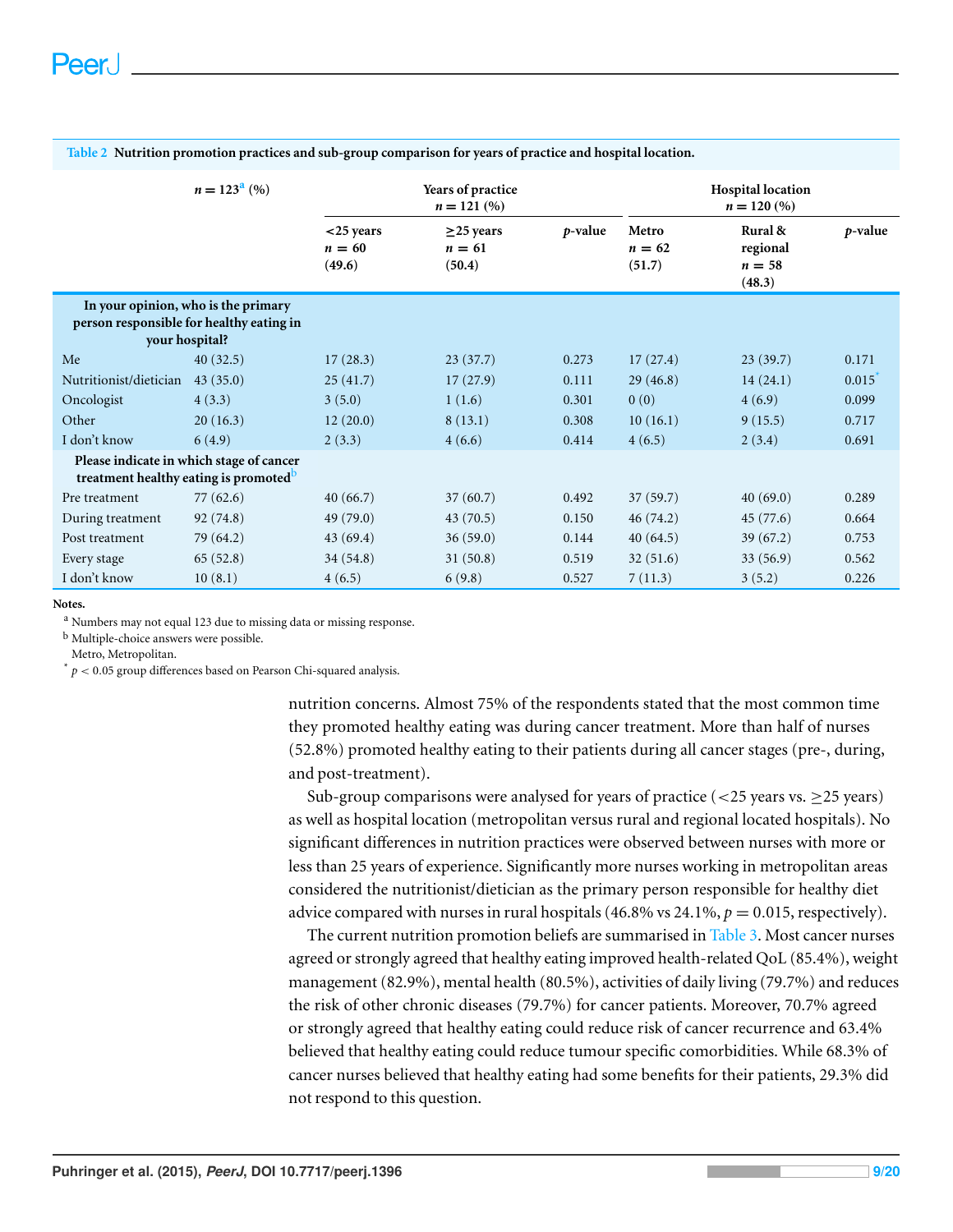| What benefits may healthy eating have for your<br>cancer patients? <sup>a</sup> $n = 123^b$         | <b>Strongly agree</b><br>$n\left(\%\right)$ | Agree<br>n(%) | <b>Disagree</b><br>$n\left(\%\right)$ | <b>Strongly disagree</b><br>$n\left(\%\right)$ | No response<br>$n\left(\%\right)$ |
|-----------------------------------------------------------------------------------------------------|---------------------------------------------|---------------|---------------------------------------|------------------------------------------------|-----------------------------------|
| Improve health related quality of life                                                              | 62(50.4)                                    | 43(35.0)      | 2(1.6)                                | $\mathbf{0}$                                   | 16(13.0)                          |
| Improve weight management                                                                           | 64 (52.0)                                   | 38(30.9)      | 3(2.4)                                | $\mathbf{0}$                                   | 18(14.6)                          |
| Improve mental health                                                                               | 51(41.5)                                    | 48(39.0)      | 6(4.9)                                | $\mathbf{0}$                                   | 18(14.6)                          |
| Improve activities of daily living                                                                  | 48(39.0)                                    | 50(40.7)      | 6(4.9)                                | $\mathbf{0}$                                   | 19(15.4)                          |
| Reduce risk of cancer recurrence                                                                    | 31(25.2)                                    | 56(45.5)      | 15(12.2)                              | 1(0.8)                                         | 20(16.4)                          |
| Reduce risk of other chronic diseases                                                               | 44(35.8)                                    | 54(43.9)      | 4(3.3)                                | $\mathbf{0}$                                   | 21(17.1)                          |
| Reduce tumour specific comorbidities                                                                | 25(20.3)                                    | 53(43.1)      | 20(16.3)                              | 2(1.6)                                         | 23(18.7)                          |
| No benefits                                                                                         | $\theta$                                    | 3(2.4)        | 9(7.3)                                | 75(61.0)                                       | 36(29.3)                          |
| My cancer patients are generally uninterested in<br>healthy eating                                  | 4(3.3)                                      | 13(10.6)      | 73(59.3)                              | 13(10.6)                                       | 20(16.3)                          |
| Whether or not I promote healthy eating to my<br>cancer patients is entirely up to me               | 18(14.6)                                    | 42(34.1)      | 25(20.3)                              | 13(10.6)                                       | 25(20.3)                          |
| My fellow nurses believe I should be promoting<br>healthy eating to my cancer patients              | 14(11.4)                                    | 59(48.0)      | 18(14.6)                              | 4(3.3)                                         | 28(22.8)                          |
| There is a strong evidence base suggesting I should<br>promote healthy eating to my cancer patients | 41(33.3)                                    | 52(42.3)      | 3(2.4)                                | 1(0.8)                                         | 26(21.1)                          |

<span id="page-10-0"></span>**Table 3 Current beliefs of cancer nursers regarding healthy eating for cancer patients.**

**Notes.**

<span id="page-10-1"></span><sup>a</sup> All questions rated on a 4-point Likert scale with 1, strongly disagree; 2, disagree, 3, agree and 4, strongly agree. Metro, Metropolitan.

<span id="page-10-2"></span>b Numbers may not equal 123 due to missing data.

A range of other beliefs may affect the cancer nurses' promotion of healthy eating to their patients. For example, 75.5% of the cancer nurses believed the evidence base for healthy eating promotion to their patients was strong, and 69.9% of the nurses felt that their cancer patients were interested in healthy eating advice. More than half (59.4%) felt that their cancer nurse colleagues believed that all nurses should promote healthy eating to cancer patients. Interestingly, only 49% of the nurses felt that whether or not they promoted healthy eating to their patients was entirely their own decision, and that such a decision was not affected by their work environment or primary scope of practice.

[Table 4](#page-11-0) compares the current healthy eating beliefs of the cancer nurses across years of practice and hospital location (metropolitan versus rural and regional). In general, there were few significant effects for years of practice or hospital location on the cancer nurses' healthy eating beliefs. The exceptions to this were that less experienced cancer nurses (<25 years of practice) were significantly more likely to believe that healthy eating could reduce tumour specific comorbidities than their more experienced counterparts  $(p = 0.042)$ . The cancer nurses working in metropolitan hospitals were also significantly more likely to believe healthy eating could have positive impacts on health related QoL  $(p = 0.046)$ .

[Table 5](#page-11-1) provides data on the most frequently cited barriers to healthy eating promotion. The most commonly cited barriers for not promoting healthy eating were lack of time (25.8%), lack of adequate support structures (17.3%), lack of expertise (12.2%), risk to cancer patient (5.1%) and lack of knowledge (4.4%); with 2.2% not considering it their job to give dietary advice. However, almost a third (31.6%) reported no barriers in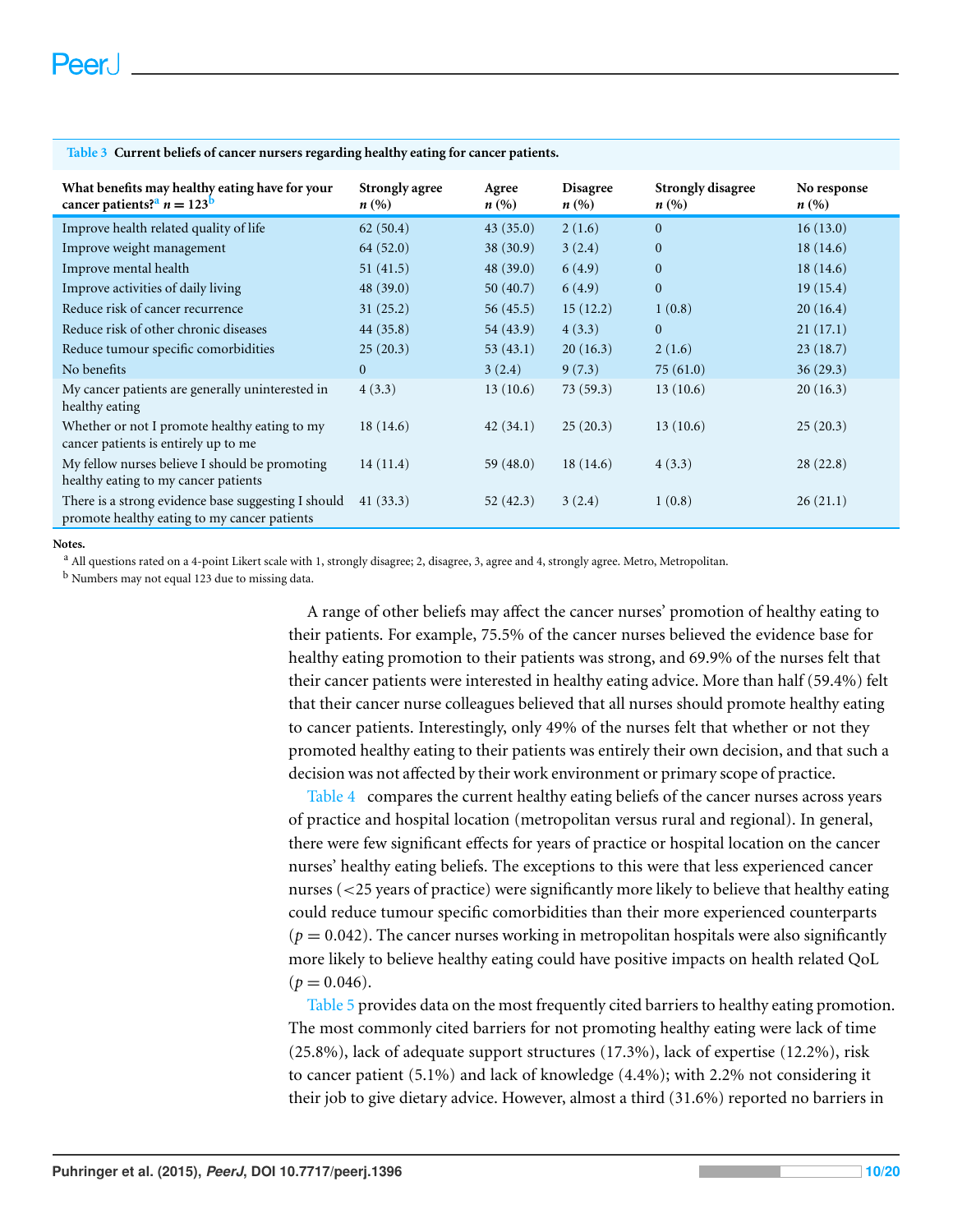#### <span id="page-11-0"></span>**Table 4 Comparison of cancer nurses' attitudes towards healthy eating across sample demographics.**

| What benefits may healthy eating have for your cancer<br>patients? <sup>a</sup>                         | Years of practice |               |       | Location      |                  |       |
|---------------------------------------------------------------------------------------------------------|-------------------|---------------|-------|---------------|------------------|-------|
|                                                                                                         | $<$ 25 years      | $>$ 25 years  | p     | Metro         | Rural & regional | p     |
| Improve health related quality of life                                                                  | $3.2 \pm 1.1$     | $2.9 \pm 1.4$ | 0.254 | $3.3 \pm 1.1$ | $2.9 \pm 1.3$    | 0.046 |
| Improve weight management                                                                               | $3.2 \pm 1.1$     | $2.9 \pm 1.4$ | 0.200 | $3.2 \pm 1.1$ | $2.9 \pm 1.4$    | 0.158 |
| Improve mental health                                                                                   | $3.1 \pm 1.1$     | $2.7 \pm 1.4$ | 0.149 | $3.1 \pm 1.1$ | $2.8 \pm 1.4$    | 0.231 |
| Improve activities of daily living                                                                      | $2.9 \pm 1.2$     | $2.8 \pm 1.4$ | 0.547 | $3.1 \pm 1.0$ | $2.7 \pm 1.5$    | 0.140 |
| Reduce risk of cancer recurrence                                                                        | $2.8 \pm 1.1$     | $2.5 \pm 1.4$ | 0.270 | $2.8 \pm 1.1$ | $2.5 \pm 1.3$    | 0.173 |
| Reduce risk of other chronic diseases                                                                   | $3.0 \pm 1.2$     | $2.6 \pm 1.4$ | 0.159 | $3.0 \pm 1.2$ | $2.6 \pm 1.4$    | 0.111 |
| Reduce tumour specific comorbidities                                                                    | $2.7 \pm 1.1$     | $2.2 \pm 1.4$ | 0.042 | $2.6 \pm 1.3$ | $2.3 \pm 1.3$    | 0.169 |
| No benefits                                                                                             | $0.9 \pm 0.6$     | $0.7 \pm 0.6$ | 0.135 | $0.9 \pm 0.6$ | $0.7 \pm 0.6$    | 0.184 |
| My cancer patients are generally uninterested in healthy<br>eating                                      | $1.8 \pm 0.8$     | $1.6 \pm 1.0$ | 0.257 | $1.8 \pm 0.9$ | $1.6 \pm 0.9$    | 0.248 |
| Whether or not I promote healthy eating to my<br>cancer patients is entirely up to me                   | $2.1 \pm 1.3$     | $2.1 \pm 1.4$ | 0.849 | $2.2 \pm 1.3$ | $2.0 \pm 1.3$    | 0.401 |
| My fellow nurses believe I should be promoting<br>healthy eating to my cancer patients                  | $2.2 \pm 1.2$     | $2.2 \pm 1.4$ | 0.882 | $2.2 \pm 1.2$ | $2.2 \pm 1.4$    | 0.946 |
| There is a strong evidence based suggesting I<br>should promote healthy eating to my cancer<br>patients | $2.6 \pm 1.4$     | $2.7 \pm 1.4$ | 0.744 | $2.7 \pm 1.4$ | $2.6 \pm 1.4$    | 0.842 |

#### **Notes.**

Data presented as mean  $\pm$  SD.

<span id="page-11-2"></span>a all items rated on 4-point Likert scale, with 1, strongly disagree; 2, disagree; 3, agree and 4, strongly agree. Metro, Metropolitan

<span id="page-11-3"></span> $*$   $p$  < 0.05, group differences based on one way analysis of variance (ANOVA).

#### <span id="page-11-1"></span>**Table 5 The most frequently cited nutrition promotion barriers[a](#page-11-4) .**

| $N = 123$         | I do not have barriers Lack of time<br>in promoting healthy<br>eating |           | Lack of adequate<br>support structures |          |             | Lack of expertise Risk to patient Lack of knowledge | Not my<br>job |
|-------------------|-----------------------------------------------------------------------|-----------|----------------------------------------|----------|-------------|-----------------------------------------------------|---------------|
| Total $n^D(\%)$   | 142(31.6)                                                             | 116(25.8) | 78 (17.3)                              | 55(12.2) | 23(5.1)     | 20(4.4)                                             | 10(2.2)       |
| Location          |                                                                       |           |                                        |          |             |                                                     |               |
| Metropolitan      | 73(30.8)                                                              | 63(26.6)  | 49(20.7)                               | 30(12.7) | 4(1.7)      | 11(4.6)                                             | 5(2.1)        |
| Rural & regional  | 69(33.2)                                                              | 53(25.5)  | 29(13.9)                               | 22(10.6) | 20(9.6)     | 7(3.4)                                              | 4(1.9)        |
| $p$ value         | 0.658                                                                 | 0.820     | 0.088                                  | 0.520    | $0.0004$ ** | 0.501                                               | 0.890         |
| Years of practice |                                                                       |           |                                        |          |             |                                                     |               |
| $<$ 25 years      | 63(26.7)                                                              | 59(25.0)  | 39(16.5)                               | 36(15.3) | 9(3.8)      | 19(8.1)                                             | 6(2.5)        |
| $>$ 25 years      | 79 (37.4)                                                             | 54(25.5)  | 39(18.5)                               | 19(9.0)  | 14(6.6)     | 1(0.5)                                              | 4(1.9)        |
| $p$ value         | 0.045                                                                 | 0.901     | 0.621                                  | 0.058    | 0.192       | $0.0001$ **                                         | 0.646         |

**Notes.**

<span id="page-11-4"></span><sup>a</sup> Points given on 3-point rating scale: highest rated barrier 3 points, lowest rated barrier 1 point.

<span id="page-11-5"></span>b Numbers may not equal 123 due to missing data among groups.

<span id="page-11-7"></span> $*$   $p < 0.05$ .

<span id="page-11-6"></span> $*$   $p$  < 0.01, group differences based on Chi-squared analysis.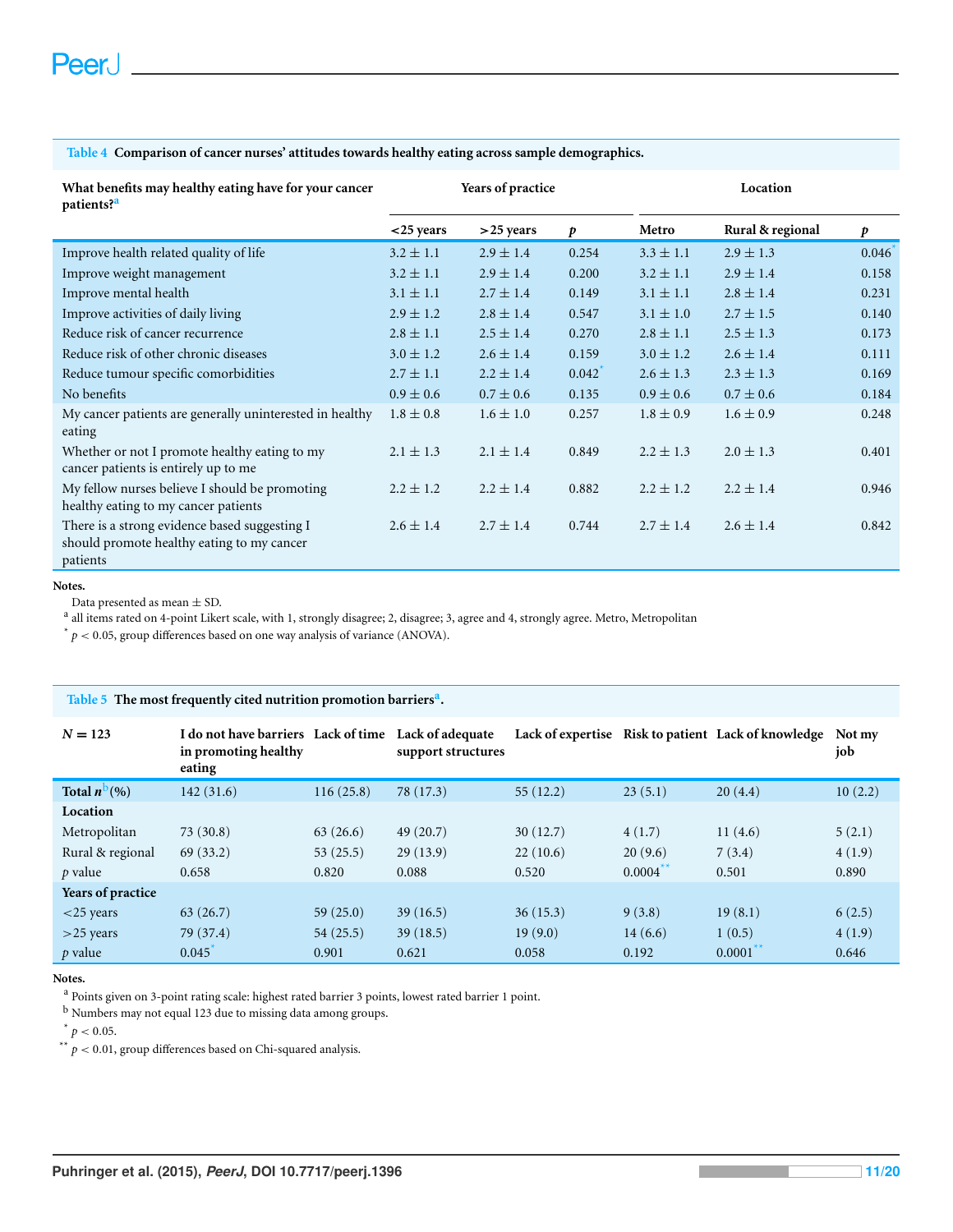promoting a healthy diet. Sub-group analysis between nurses working in metropolitan vs. regional/rural hospitals or with more or less than 25 years of experience revealed some significant differences in the frequency of most commonly cited barriers to healthy eating promotion. Compared to the less experienced cancer nurses (<25 years of practice), those with  $\geq$  25 years of experience were more likely to state they had no barriers in promoting healthy eating ( $p = 0.045$ ). The less experienced nurses also cited a lack of knowledge significantly more often as a perceived barrier to healthy eating promotion than their more experienced counterparts ( $p < 0.001$ ). Regarding hospital location, cancer nurses working in regional and rural hospitals were more likely to cite a risk to the cancer patient as a barrier to healthy eating promotion than those working in metropolitan hospitals  $(p < 0.001)$ .

# **DISCUSSION**

As emerging research indicates the benefits of maintaining a healthy diet in cancer patients and survivors (*[Langius](#page-19-8) [et](#page-19-8) [al.,](#page-19-8) [2013](#page-19-8)*; *[Millar](#page-19-9) [&](#page-19-9) [Davison,](#page-19-9) [2012](#page-19-9)*; *[Mokdad](#page-19-10) [et](#page-19-10) [al.,](#page-19-10) [2003](#page-19-10)*), this study sought to gain insight into current nutrition promotion practices, beliefs and perceived barriers of cancer nurses in Australia and New Zealand. Such insight is important as: (1) no peer reviewed research on this topic has been published in Australasia; and (2) cancer nurses often have more interaction with cancer patients and therefore more opportunities to discuss healthy behaviours such as nutrition than oncologists or general practitioners (*[Blake](#page-16-10) [&](#page-16-10) [Patterson,](#page-16-10) [2015](#page-16-10)*; *[Karvinen](#page-18-6) [et](#page-18-6) [al.,](#page-18-6) [2012](#page-18-6)*; *[O'Hanlon](#page-19-12) [&](#page-19-12) [Kennedy,](#page-19-12) [2014](#page-19-12)*).

Our results demonstrate that while the cancer nurses believed that providing healthy eating advice to cancer patients was primarily the responsibility of dieticians, they also felt that nurses played a very important role in providing general healthy eating advice to their patients. Cancer nurses' views on healthy eating promotion appear consistent with other studies, whereby nurses provide important information to cancer patients on topics as broad as sexual health (*[Kotronoulas,](#page-19-14) [Papadopoulou](#page-19-14) [&](#page-19-14) [Patiraki,](#page-19-14) [2009](#page-19-14)*) and the benefits of physical activity (*[Karvinen](#page-18-6) [et](#page-18-6) [al.,](#page-18-6) [2012](#page-18-6)*). This would suggest that the promotion of general healthy eating guidelines such as increasing fruit and vegetable intake and reducing refined grains, processed meats and sugar intake by cancer nurses to their patients is not beyond their current scope of practice.

The nurses in the current study felt that oncologists were the least likely health professional group (3.3%) to be the primary provider of nutritional advice to patients. Such results appear consistent with the relatively low proportion of oncologists providing lifestyle advice, with only 28% actually recommending physical activity to any survivor at the time of consultation (*[Jones](#page-18-7) [et](#page-18-7) [al.,](#page-18-7) [2005a](#page-18-7)*). The relatively minor role that oncologists appear to play in promoting healthy behaviours such as healthy eating and physical activity to their patients may reflect a number of factors. Most notably, the primary role of oncologists and other physicians is to give their patients accurate information about treatment options and to discuss medical issues including biological test results and treatment options (*[Leahy](#page-19-11) [et](#page-19-11) [al.,](#page-19-11) [2012](#page-19-11)*). Due to their relative lack of training in nutrition and physical activity and time constraints during consultations, they may briefly mention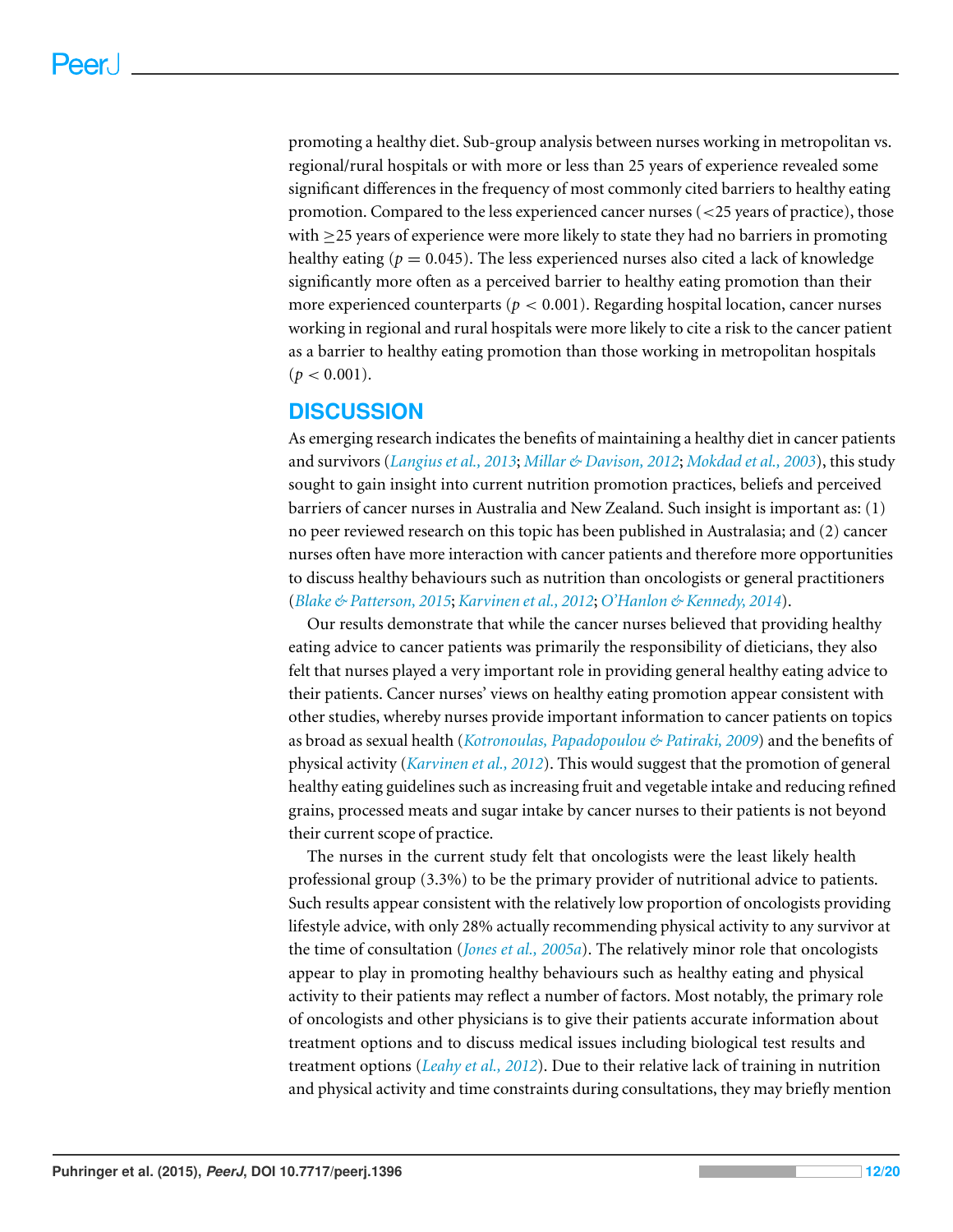the importance of healthy behaviours to patients, but leave more in-depth discussions to other health professionals, such as nurses. The cancer nurses may, therefore, be able to reinforce health promotion messages initially delivered by the oncologist, assisting the patients change their behaviour (*[Van](#page-20-7) [der](#page-20-7) [Molen,](#page-20-7) [1999](#page-20-7)*).

Our results indicated that the majority of cancer nurses are promoting healthy eating to their patients prior to (62.6%), during (74.8%) and post-treatment (64.2%), with 52.8% promoting healthy eating at every stage of the treatment process. The promotion of healthy diet across all treatment phases is important as healthy eating has numerous benefits for cancer patients, with some of these differences perhaps more important at the various treatment stages. Specifically, patients may experience alterations in appetite and require somewhat different nutritional intakes over each treatment phase in order to maintain sufficient nutritional intakes, body composition and QoL (*[Aapro](#page-16-15) [et](#page-16-15) [al.,](#page-16-15) [2014](#page-16-15)*; *[Hung](#page-18-11) [et](#page-18-11) [al.,](#page-18-11) [2013](#page-18-11)*; *[Rock](#page-20-8) [et](#page-20-8) [al.,](#page-20-8) [2012](#page-20-8)*).

The relatively high rate of healthy eating promotion by cancer nurses in this study appears consistent with their beliefs around the importance of healthy eating for their patients. Collectively these results indicate that while cancer nurses believe that there is considerable evidence that healthy eating has many benefits for their cancer patients, they are not completely sure about the strength or extent of this evidence. This may reflect the relatively limited number of studies examining specific nutritional interventions within each cancer type, different treatments options or at different treatment phases. Nevertheless, healthy eating and other healthy behaviours may help to reduce risk of the long-term and late effects of cancer treatment including diabetes and obesity (*[Mokdad](#page-19-10) [et](#page-19-10) [al.,](#page-19-10) [2003](#page-19-10)*), osteoporosis (*[Millar](#page-19-9) [&](#page-19-9) [Davison,](#page-19-9) [2012](#page-19-9)*) and overall QoL (*[Langiuset](#page-19-8) [al.,](#page-19-8) [2013](#page-19-8)*).

Interestingly, cancer nurses thought that a high proportion (69.9%) of their patients were interested in healthy eating. This perception is inconsistent with recent data from the UK, where one of the most consistent barriers cited by nurses, surgeons, and physicians to providing lifestyle advice, was lack of cancer patient interest (*[Williams](#page-20-2) [et](#page-20-2) [al.,](#page-20-2) [2015](#page-20-2)*). Other data suggest that cancer patients would welcome advice on health promotion and lifestyle (*[Anderson,](#page-16-9) [Steele](#page-16-9) [&](#page-16-9) [Coyle,](#page-16-9) [2013](#page-16-9)*; *[Demark-Wahnefried](#page-17-9) [et](#page-17-9) [al.,](#page-17-9) [2000](#page-17-9)*; *[Keogh](#page-18-12) [et](#page-18-12) [al.,](#page-18-12) [2014](#page-18-12)*). These discrepancies throughout the literature suggest that improved communication is necessary to meet patients' needs. Nurses interested in improving their healthy eating (or other healthy behaviours) communication and promotion should consider the integration of evidence-based practice, with behaviour change theories such as the SCT shown to be an effective approach in delivering such information to cancer patients (*[Stacey](#page-20-9) [et](#page-20-9) [al.,](#page-20-9) [2015](#page-20-9)*).

The current study was also interested in identifying what barriers the nurses may have in promoting healthy eating to their cancer patients. Our findings demonstrated that lack of time, adequate support structures and nutritional expertise were the major perceived barriers, and therefore appear consistent with research involving other health professionals in promoting healthy behaviours to patients (*[Blake](#page-16-10) [&](#page-16-10) [Patterson,](#page-16-10) [2015](#page-16-10)*; *[Brandes](#page-16-14) [et](#page-16-14) [al.,](#page-16-14) [2015](#page-16-14)*; *[Brotonset](#page-17-12) [al.,](#page-17-12) [2005](#page-17-12)*). These barriers also appeared similar to the views of 236 cancer patients regarding consultations with their health professionals, with a lack of consultation time and an inability of the health professionals to provide accurate information cited as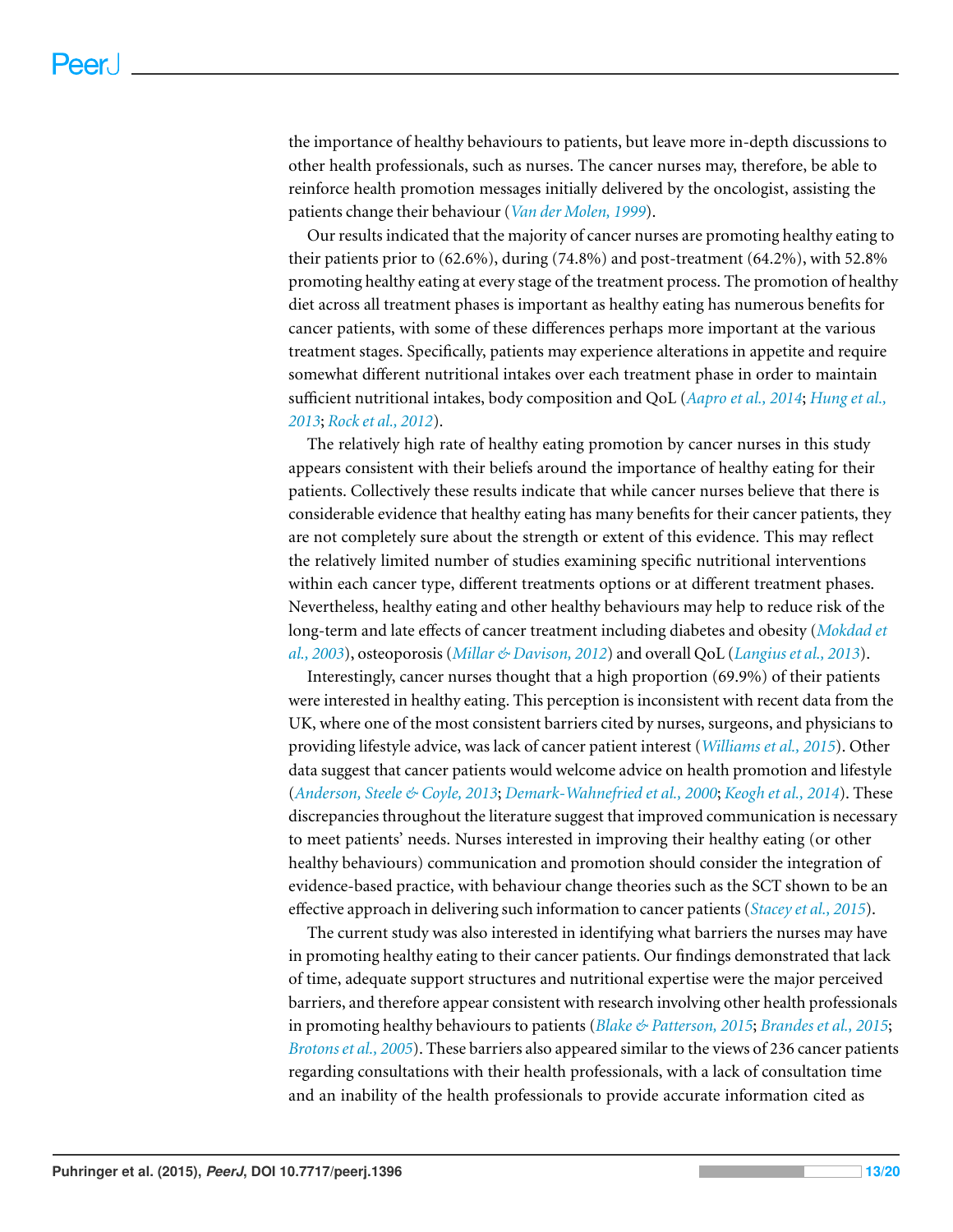some of the major issues (*[Brandes](#page-16-14) [et](#page-16-14) [al.,](#page-16-14) [2015](#page-16-14)*). To overcome these issues and improve patient outcomes, more effort should be placed upon providing continuing education for cancer nurses around the benefits of healthy eating and the provision of greater support structures, such as referral pathways or specific nutritional resources to provide to their patients. Increasing consultation times between the patient and the oncology care team could also lead to a better communication however is not realistic or practical to expect nurses to spend more time with their patients in most healthcare institutions. Hospital and national healthcare policies may therefore, need to be considered to reduce some of these barriers to healthy eating promotion by the cancer nurses.

It was noteworthy that the years of practice (experience of the nurses) or location of the hospital in which the cancer nurses worked resulted in few significant differences in their nutritional promotion practices, beliefs, or barriers. This finding was somewhat unexpected as it was thought that more experienced nurses may be more likely to promote healthy behaviours like healthy eating than less experienced nurses. This could be due to the fact that more experienced nurses often accompany their cancer patients a long time throughout different treatment stages therefor have the desire to minimize patients' distress as reported in former studies (*[Miles,](#page-19-13) [Simon](#page-19-13) [&](#page-19-13) [Wardle,](#page-19-13) [2010](#page-19-13)*). We also expected that nurses in metropolitan hospitals would likely have greater access to specialised service providers such as dieticians than nurses working in regional and rural hospitals. On this basis, it was expected that the metropolitan nurses may be more reluctant to work outside their primary area of expertise and be less involved in promoting healthy behaviours such as healthy diet to their cancer patients. The relative lack of effect of years of practice and hospital location on the cancer nurses' healthy diet promotion practices, beliefs and barriers is a positive finding that increases the generalisability of these results and highlights the strong interest cancer nurses have in providing the best care to their cancer patients.

This study is not without its limitations. The sample size of 123 nurses who completed the survey only represents a small proportion of the registered Australasian cancer nurses. Therefore, the sample recruited in the study may not be truly representative of Australasian cancer nurses, especially those working in private hospitals, as only 19 of the 123 respondents currently work in this sector. Nevertheless, the sample size of the current study is greater than some studies (*[O'Hanlon](#page-19-12) [&](#page-19-12) [Kennedy,](#page-19-12) [2014](#page-19-12)*; *[Spellman,](#page-20-5) [Craike](#page-20-5) [&](#page-20-5) [Livingston,](#page-20-5) [2014](#page-20-5)*) or similar to other quantitative survey-based studies examining healthy behaviour promotion by health professionals to cancer patients (*[Daley](#page-17-11) [et](#page-17-11) [al.,](#page-17-11) [2008](#page-17-11)*; *[Karvinen](#page-18-13) [et](#page-18-13) [al.,](#page-18-13) [2010](#page-18-13)*). Further, it was not known if the cancer nurses who responded to the survey had access to a dietician or nutritionist within their institution and if the presence or absence of such trained dietary professionals would have influenced their healthy eating beliefs and promotion practices to their patients.

The results of this study add to the existing literature regarding the promotion of healthy eating by health professionals to their cancer patients, particularly cancer nurses working in Australasia. Specifically, there is very limited research about healthy behaviour promotion (in general) of health professionals to cancer patients in Australasia (*[Spellman,](#page-20-5)*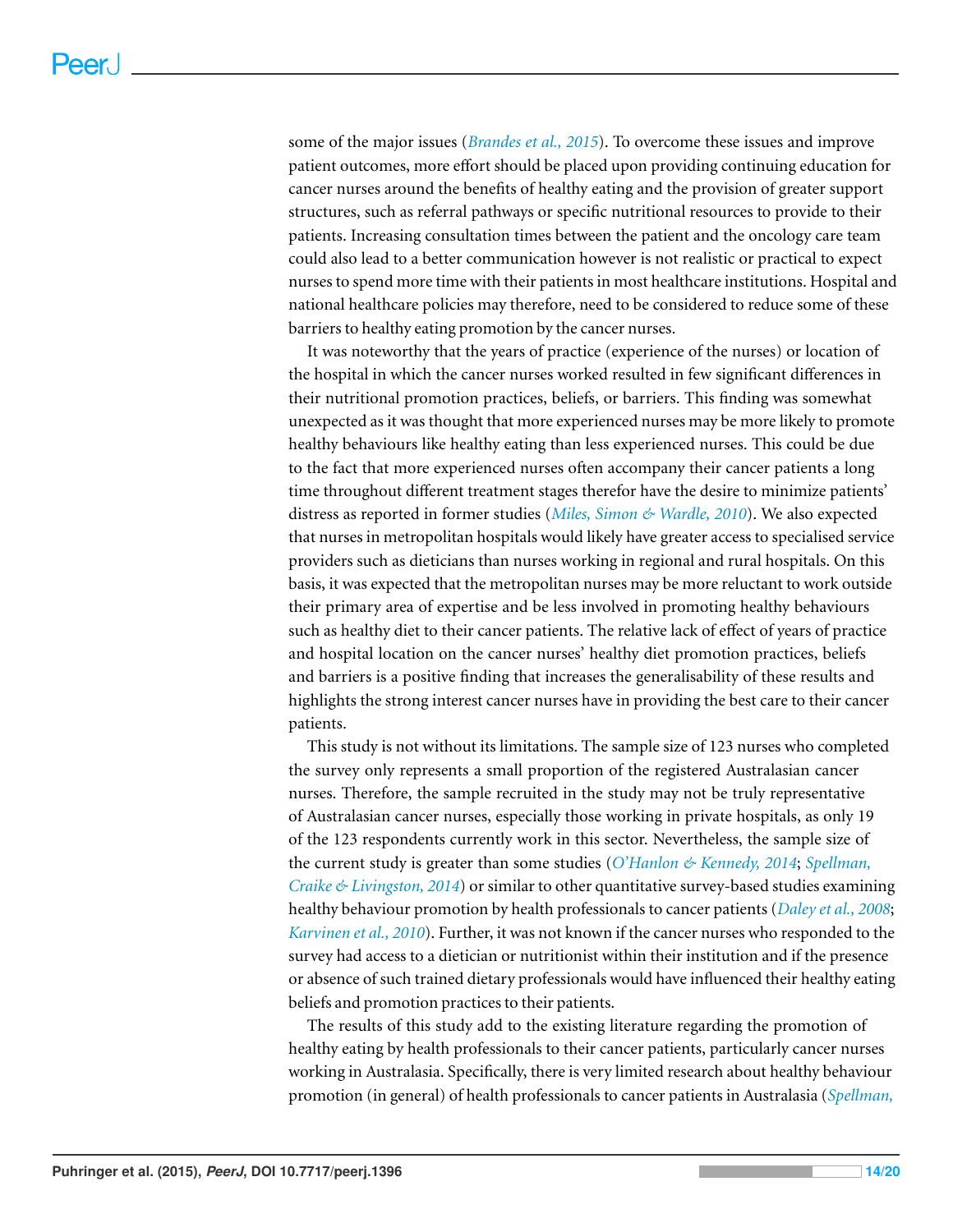*[Craike](#page-20-5) [&](#page-20-5) [Livingston,](#page-20-5) [2014](#page-20-5)*), or international research on the role of cancer nurses in healthy behaviour promotion (*[Karvinen](#page-18-6) [et](#page-18-6) [al.,](#page-18-6) [2012](#page-18-6)*; *[Williams,](#page-20-10) [Beeken](#page-20-10) [&](#page-20-10) [Wardle,](#page-20-10) [2013](#page-20-10)*). It is hoped the results of this study will encourage additional research into the current healthy behaviour promotion practices of cancer nurses, while also highlighting some of the barriers they face in providing this important information to their patients. Based on current evidence (*[Langius](#page-19-8) [et](#page-19-8) [al.,](#page-19-8) [2013](#page-19-8)*; *[Millar](#page-19-9) [&](#page-19-9) [Davison,](#page-19-9) [2012](#page-19-9)*; *[Mokdad](#page-19-10) [et](#page-19-10) [al.,](#page-19-10) [2003](#page-19-10)*), it would appear likely that an increased promotion of healthy behaviours, including a healthy diet and physical activity by health professionals to cancer patients would result in improved survivor outcomes. Cancer nurses are ideally placed to deliver these initial messages and to refer interested patients to dieticians or nutritionists for further healthy eating assistance.

# <span id="page-15-0"></span>**ADDITIONAL INFORMATION AND DECLARATIONS**

## **Funding**

The authors received no funding for this work.

## **Competing Interests**

The authors declare there are no competing interests.

## **Author Contributions**

- Petra G. Puhringer analyzed the data, wrote the paper, prepared figures and/or tables, reviewed drafts of the paper.
- Alicia Olsen conceived and designed the experiments, performed the experiments, analyzed the data, wrote the paper, reviewed drafts of the paper.
- Mike Climstein conceived and designed the experiments, performed the experiments, reviewed drafts of the paper.
- Sally Sargeant and Lynnette M. Jones conceived and designed the experiments, reviewed drafts of the paper.
- Justin W.L. Keogh conceived and designed the experiments, wrote the paper, reviewed drafts of the paper.

# **Human Ethics**

The following information was supplied relating to ethical approvals (i.e., approving body and any reference numbers):

Bond University Human Review Ethics committee (RO1651) and the University of Otago Human Ethics Committee (13/260).

# **Supplemental Information**

Supplemental information for this article can be found online at [http://dx.doi.org/](http://dx.doi.org/10.7717/peerj.1396#supplemental-information) [10.7717/peerj.1396#supplemental-information.](http://dx.doi.org/10.7717/peerj.1396#supplemental-information)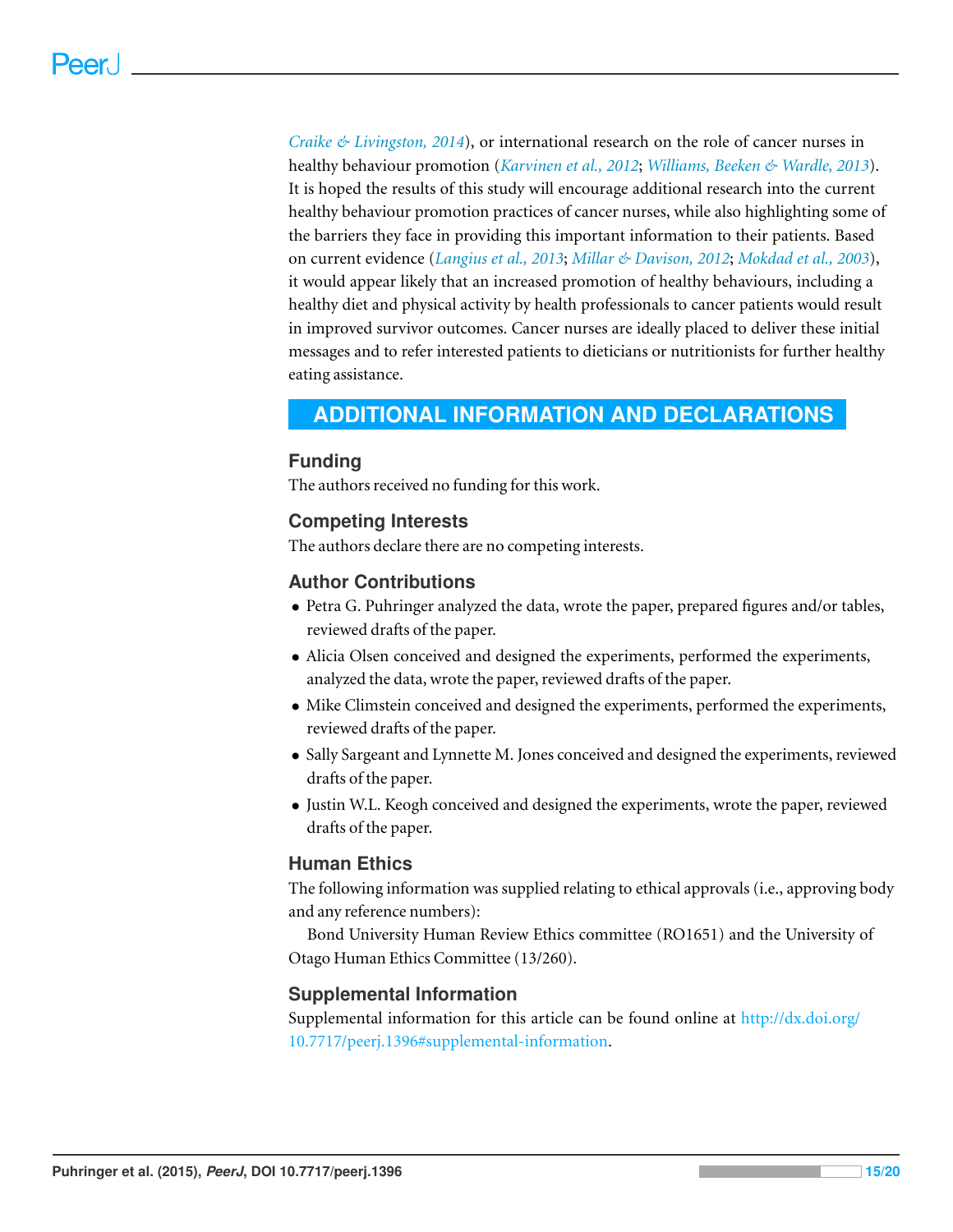## **REFERENCES**

- <span id="page-16-15"></span>**Aapro M, Arends J, Bozzetti F, Fearon K, Grunberg SM, Herrstedt J, Hopkinson J, Jacquelin-Ravel N, Jatoi A, Kaasa S, Strasser F. 2014.** Early recognition of malnutrition and cachexia in the cancer patient: a position paper of a European School of Oncology Task Force. *Annals of Oncology* **25**:1492–1499 DOI [10.1093/annonc/mdu085.](http://dx.doi.org/10.1093/annonc/mdu085)
- <span id="page-16-9"></span>**Anderson AS, Steele R, Coyle J. 2013.** Lifestyle issues for colorectal cancer survivors-perceived needs, beliefs and opportunities. *Supportive Care in Cancer* **21**:35–42 DOI [10.1007/s00520-012-1487-7.](http://dx.doi.org/10.1007/s00520-012-1487-7)
- <span id="page-16-0"></span>**Australian Institute of Health and Welfare. 2014.** Australian cancer incidence and mortality (ACIM) books—all cancers combined for Australia (ICD10 C00-C97, D45-46, D47.1, D47.3). *Available at <http://www.aihw.gov.au/acim-books>*.
- <span id="page-16-2"></span>**Australian Institute of Health and Welfare & Australasian Association of Cancer Registries. 2010.** *Cancer in Australia: an overview, 2010*, *Cancer series no. 60. Cat. no. CAN 56.* Canberra: AIHW.
- <span id="page-16-4"></span>**Azim Jr HA, De Azambuja E, Colozza M, Bines J, Piccart MJ. 2011.** Long-term toxic effects of adjuvant chemotherapy in breast cancer. *Annals of Oncology* **22**:1939–1947 DOI [10.1093/annonc/mdq683.](http://dx.doi.org/10.1093/annonc/mdq683)
- <span id="page-16-11"></span>**Azjen I. 1985.** From intentions to actions: a theory of planned behaviour. In: Kuhl J, Beckmann J, eds. *Action control: from cognition to behaviour*. New York: Springer-Verlag, 11–39.
- <span id="page-16-5"></span>**Baker F, Denniston M, Smith T, West MM. 2005.** Adult cancer survivors: how are they faring? *Cancer* **104**:2565–2576 DOI [10.1002/cncr.21488.](http://dx.doi.org/10.1002/cncr.21488)
- <span id="page-16-8"></span>**Balstad TR, Solheim TS, Strasser F, Kaasa S, Bye A. 2014.** Dietary treatment of weight loss in patients with advanced cancer and cachexia: a systematic literature review. *Critical Reviews in Oncology/Hematology* **91**:210–221 DOI [10.1016/j.critrevonc.2014.02.005.](http://dx.doi.org/10.1016/j.critrevonc.2014.02.005)
- <span id="page-16-12"></span>**Bandura A. 1986.** *Social foundations of thought and action: a social cognitive theory*. New Jersey: Prentice-Hall.
- <span id="page-16-6"></span>**Bellizzi KM, Rowland JH, Jeffery DD, McNeel T. 2005.** Health behaviors of cancer survivors: examining opportunities for cancer control intervention. *Journal of Clinical Oncology* **23**:8884–8893 DOI [10.1200/JCO.2005.02.2343.](http://dx.doi.org/10.1200/JCO.2005.02.2343)
- <span id="page-16-3"></span>**Berger AM, Gerber LH, Mayer DK. 2012.** Cancer-related fatigue: implications for breast cancer survivors. *Cancer* **118**:2261–2269 DOI [10.1002/cncr.27475.](http://dx.doi.org/10.1002/cncr.27475)
- <span id="page-16-10"></span>**Blake H, Patterson J. 2015.** Paediatric nurses' attitudes towards the promotion of healthy eating. *British Journal of Nursing* **24**:108–112 DOI [10.12968/bjon.2015.24.2.108.](http://dx.doi.org/10.12968/bjon.2015.24.2.108)
- <span id="page-16-13"></span>**Blanchard CM, Courneya KS, Rodgers WM, Murnaghan DM. 2002.** Determinants of exercise intention and behavior in survivors of breast and prostate cancer: an application of the theory of planned behavior. *Cancer Nursing* **25**:88–95 DOI [10.1097/00002820-200204000-00002.](http://dx.doi.org/10.1097/00002820-200204000-00002)
- <span id="page-16-7"></span>**Blanchard CM, Courneya KS, Stein K, American Cancer Society's SCS-II. 2008.** Cancer survivors' adherence to lifestyle behavior recommendations and associations with health-related quality of life: results from the American Cancer Society's SCS-II. *Journal of Clinical Oncology* **26**:2198–2204 DOI [10.1200/JCO.2007.14.6217.](http://dx.doi.org/10.1200/JCO.2007.14.6217)
- <span id="page-16-1"></span>**Boyle T, Bull F, Fritschi L, Heyworth J. 2012.** Resistance training and the risk of colon and rectal cancers. *Cancer Causes and Control* **23**:1091–1097 DOI [10.1007/s10552-012-9978-x.](http://dx.doi.org/10.1007/s10552-012-9978-x)
- <span id="page-16-14"></span>**Brandes K, Linn AJ, Smit EG, Van Weert JCM. 2015.** Patients' reports of barriers to expressing concerns during cancer consultations. *Patient Education and Counseling* **98**:317–322 DOI [10.1016/j.pec.2014.11.021.](http://dx.doi.org/10.1016/j.pec.2014.11.021)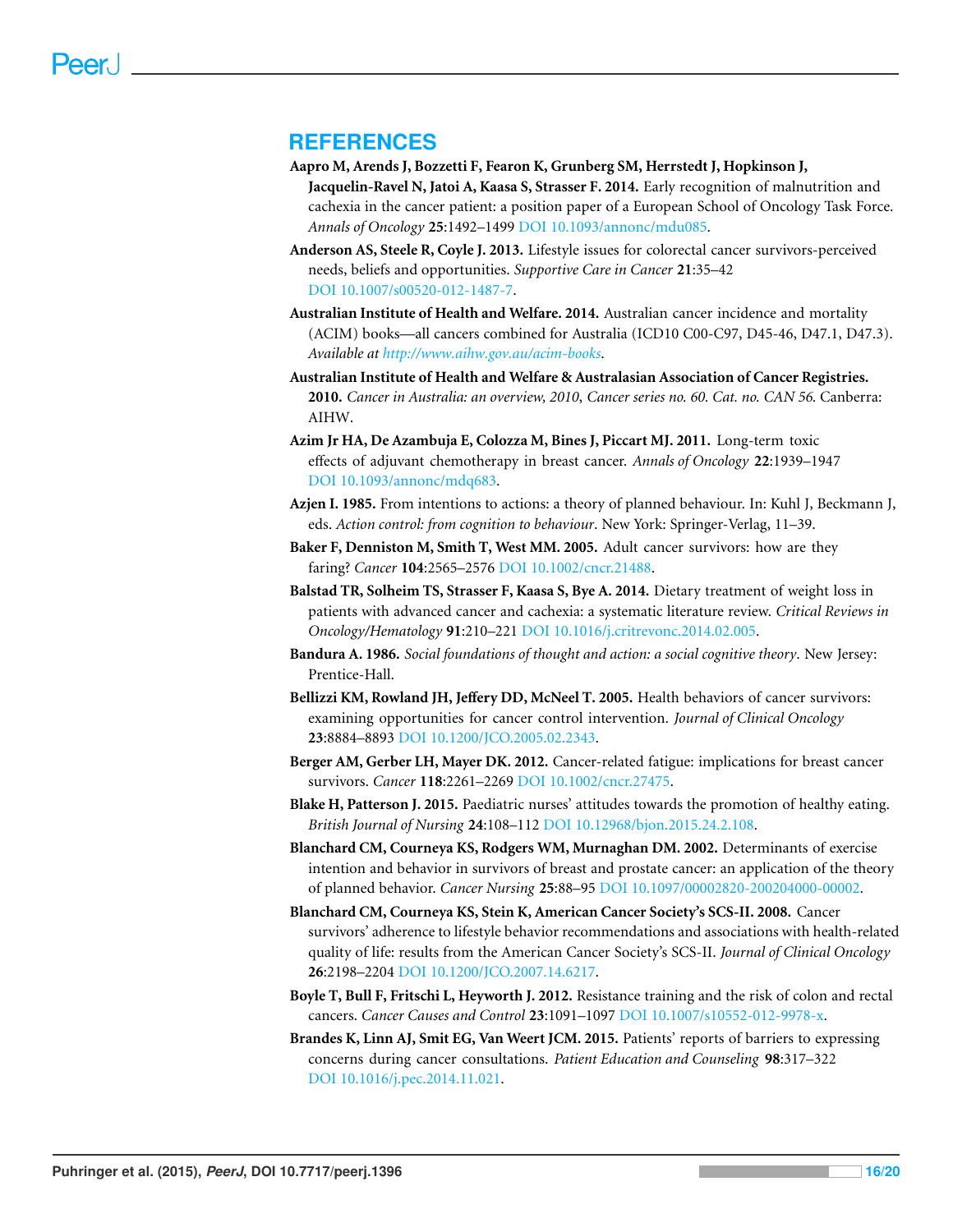- <span id="page-17-12"></span>**Brotons C, Bjorkelund C, Bulc M, Ciurana R, Godycki-Cwirko M, Jurgova E, Kloppe P, ¨ Lionis C, Mierzecki A, Pineiro R, Pullerits L, Sammut MR, Sheehan M, Tataradze R, ˜ Thireos EA, Vuchak J. 2005.** Prevention and health promotion in clinical practice: the views of general practitioners in Europe. *Preventive Medicine* **40**:595–601 DOI [10.1016/j.ypmed.2004.07.020.](http://dx.doi.org/10.1016/j.ypmed.2004.07.020)
- <span id="page-17-0"></span>**Brown ML, Lipscomb J, Snyder C. 2001.** The burden of illness of cancer: economic cost and quality of life. *Annual Review of Public Health* **22**:91–113 DOI [10.1146/annurev.publhealth.22.1.91.](http://dx.doi.org/10.1146/annurev.publhealth.22.1.91)
- <span id="page-17-5"></span>**Bundred N. 2012.** Antiresorptive therapies in oncology and their effects on cancer progression. *Cancer Treatment Reviews* **38**:776–786 DOI [10.1016/j.ctrv.2012.02.002.](http://dx.doi.org/10.1016/j.ctrv.2012.02.002)
- <span id="page-17-4"></span>**Bylow K, Dale W, Stadler WM, Mohile SG. 2007.** Does androgen-deprivation therapy accelerate the development of frailty in older men with prostate cancer? A conceptual review. *Cancer* **110**:2604–2613 DOI [10.1002/cncr.23084.](http://dx.doi.org/10.1002/cncr.23084)
- <span id="page-17-8"></span>**Chevalier S, Farsijani S. 2014.** Cancer cachexia and diabetes: similarities in metabolic alterations and possible treatment. *Applied Physiology Nutrition and Metabolism* **39**:643–653 DOI [10.1139/apnm-2013-0369.](http://dx.doi.org/10.1139/apnm-2013-0369)
- <span id="page-17-7"></span>**Courneya KS, Katzmarzyk PT, Bacon E. 2008.** Physical activity and obesity in Canadian cancer survivors: population-based estimates from the 2005 Canadian Community Health Survey. *Cancer* **112**:2475–2482 DOI [10.1002/cncr.23455.](http://dx.doi.org/10.1002/cncr.23455)
- <span id="page-17-11"></span>**Daley A, Bowden S, Rea D, Billingham L, Carmicheal A. 2008.** What advice are oncologists and surgeons in the United Kingdom giving to breast cancer patients about physical activity? *International Journal of Behavioral Nutrition and Physical Activity* **5**:46–54 DOI [10.1186/1479-5868-5-46.](http://dx.doi.org/10.1186/1479-5868-5-46)
- <span id="page-17-10"></span>**Davison B, Wiens K, Cushing M. 2012.** Promoting calcium and vitamin D intake to reduce the risk of osteoporosis in men on androgen deprivation therapy for recurrent prostate cancer. *Supportive Care in Cancer* **20**:2287–2294 DOI [10.1007/s00520-011-1331-5.](http://dx.doi.org/10.1007/s00520-011-1331-5)
- <span id="page-17-1"></span>**De Stefani E, Boffetta P, Correa P, Deneo-Pellegrini H, Ronco AL, Acosta G, Mendilaharsu M. 2013.** Dietary patterns and risk of cancers of the upper aerodigestive tract: a factor analysis in Uruguay. *Nutrition and Cancer* **65**:384–389 DOI [10.1080/01635581.2013.761254.](http://dx.doi.org/10.1080/01635581.2013.761254)
- <span id="page-17-9"></span>**Demark-Wahnefried W, Peterson B, McBride C, Lipkus I, Clipp E. 2000.** Current health behaviors and readiness to pursue life-style changes among men and women diagnosed with early stage prostate and breast carcinomas. *Cancer* **88**:674–684 DOI [10.1002/\(SICI\)1097-0142\(20000201\)88:3](http://dx.doi.org/10.1002/(SICI)1097-0142(20000201)88:3%3C674::AID-CNCR26%3E3.0.CO;2-R)<674::AID-CNCR26>3.0.CO;2-R.
- <span id="page-17-6"></span>**Demark-Wahnefried W, Rogers LQ, Alfano CM, Thomson CA, Courneya KS, Meyerhardt JA, Stout NL, Kvale E, Ganzer H, Ligibel JA. 2015.** Practical clinical interventions for diet, physical activity, and weight control in cancer survivors. *CA: A Cancer Journal for Clinicians* **65**:167–189 DOI [10.3322/caac.21265.](http://dx.doi.org/10.3322/caac.21265)
- <span id="page-17-2"></span>**Etzioni R, Tsodikov A, Mariotto A, Szabo A, Falcon S, Wegelin J, DiTommaso D, Karnofski K, Gulati R, Penson DF, Feuer E. 2008.** Quantifying the role of PSA screening in the US prostate cancer mortality decline. *Cancer Causes and Control* **19**:175–181 DOI [10.1007/s10552-007-9083-8.](http://dx.doi.org/10.1007/s10552-007-9083-8)
- <span id="page-17-3"></span>**Fearon K, Strasser F, Anker SD, Bosaeus I, Bruera E, Fainsinger RL, Jatoi A, Loprinzi C, MacDonald N, Mantovani G, Davis M, Muscaritoli M, Ottery F, Radbruch L, Ravasco P, Walsh D, Wilcock A, Kaasa S, Baracos VE. 2011.** Definition and classification of cancer cachexia: an international consensus. *The Lancet Oncology* **12**:489–495 DOI [10.1016/S1470-2045\(10\)70218-7.](http://dx.doi.org/10.1016/S1470-2045(10)70218-7)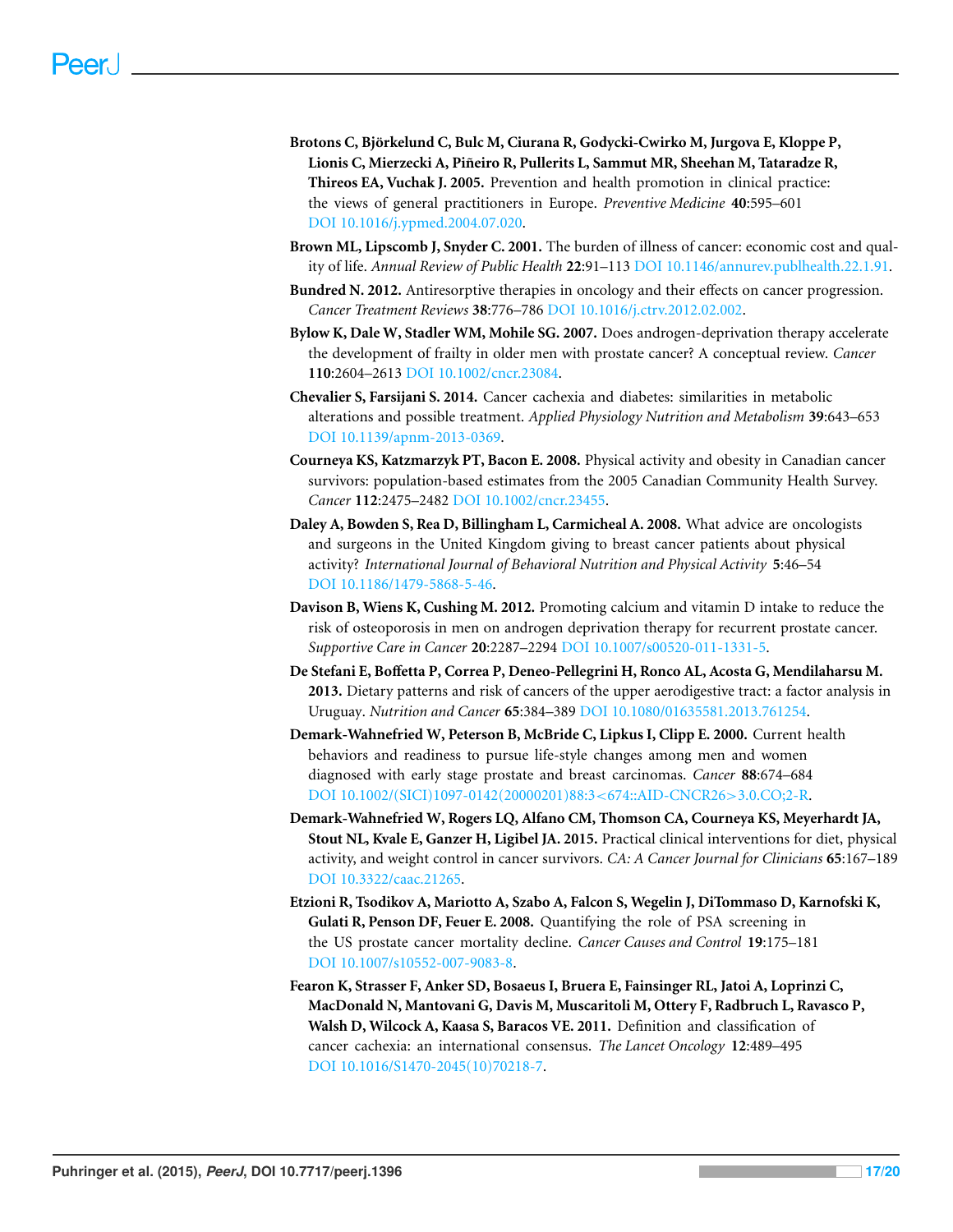- <span id="page-18-2"></span>**Flynn KE, Jeffery DD, Keefe FJ, Porter LS, Shelby RA, Fawzy MR, Gosselin TK, Reeve BB, Weinfurt KP. 2011.** Sexual functioning along the cancer continuum: focus group results from the Patient-Reported Outcomes Measurement Information System (PROMIS(R)). *Psycho-Oncology* **20**:378–386 DOI [10.1002/pon.1738.](http://dx.doi.org/10.1002/pon.1738)
- <span id="page-18-0"></span>**Galvao DA, Spry NA, Taaffe DR, Newton RU, Stanley J, Shannon T, Rowling C, Prince R. 2008.** Changes in muscle, fat and bone mass after 36 weeks of maximal androgen blockade for prostate cancer. *BJU International* **102**:44–47 DOI [10.1111/j.1464-410X.2008.07539.x.](http://dx.doi.org/10.1111/j.1464-410X.2008.07539.x)
- <span id="page-18-1"></span>**Genton L, Kyle UG, Balmer Majno S, Pichard C. 2006.** Body composition changes in breast cancer patients during curative radiation therapy. *European e-Journal of Clinical Nutrition and Metabolism* **1**:2–8 DOI [10.1016/j.eclnm.2006.07.005.](http://dx.doi.org/10.1016/j.eclnm.2006.07.005)
- <span id="page-18-11"></span>**Hung YC, Bauer J, Horsley P, Waterhouse M, Bashford J, Isenring E. 2013.** Changes in nutritional status, body composition, quality of life, and physical activity levels of cancer patients undergoing autologous peripheral blood stem cell transplantation. *Supportive Care in Cancer* **21**:1579–1586 DOI [10.1007/s00520-012-1698-y.](http://dx.doi.org/10.1007/s00520-012-1698-y)
- <span id="page-18-9"></span>**Husebo AM, Dyrstad SM, Soreide JA, Bru E. 2013.** Predicting exercise adherence in cancer patients and survivors: a systematic review and meta-analysis of motivational and behavioural factors. *Journal of Clinical Nursing* **22**:4–21 DOI [10.1111/j.1365-2702.2012.04322.x.](http://dx.doi.org/10.1111/j.1365-2702.2012.04322.x)
- <span id="page-18-4"></span>**Jones LW, Courneya KS, Fairey AS, Mackey JR. 2004.** Effects of an oncologist's recommendation to exercise on self-reported exercise behavior in newly diagnosed breast cancer survivors: a single-blind, randomized controlled trial. *Annals of Behavioral Medicine* **28**:105–113 DOI [10.1207/s15324796abm2802](http://dx.doi.org/10.1207/s15324796abm2802_5) 5.
- <span id="page-18-8"></span>**Jones LW, Courneya KS, Fairey AS, Mackey JR. 2005b.** Does the theory of planned behavior mediate the effects of an oncologist's recommendation to exercise in newly diagnosed breast cancer survivors? Results from a randomized controlled trial. *Health Psychology* **24**:189–197 DOI [10.1037/0278-6133.24.2.189.](http://dx.doi.org/10.1037/0278-6133.24.2.189)
- <span id="page-18-7"></span>**Jones L, Courneya K, Peddle C, Mackey J. 2005a.** Oncologists' opinions towards recommending exercise to patients with cancer: a Canadian national survey. *Supportive Care in Cancer* **13**:929–937 DOI [10.1007/s00520-005-0805-8.](http://dx.doi.org/10.1007/s00520-005-0805-8)
- <span id="page-18-5"></span>**Jones LW, Demark-Wahnefried W. 2006.** Diet, exercise, and complementary therapies after primary treatment for cancer. *The Lancet Oncology* **7**:1017–1026 DOI [10.1016/S1470-](http://dx.doi.org/10.1016/S1470-2045(06)70976-7) [2045\(06\)70976-7.](http://dx.doi.org/10.1016/S1470-2045(06)70976-7)
- <span id="page-18-13"></span>**Karvinen KH, DuBose KD, Carney B, Allison RR. 2010.** Promotion of physical activity among oncologists in the United States. *The Journal of Supportive Oncology* **8**:35–41.
- <span id="page-18-6"></span>**Karvinen KH, McGourty S, Parent T, Walker PR. 2012.** Physical activity promotion among oncology nurses. *Cancer Nursing* **35**:E41–E48 DOI [10.1097/NCC.0b013e31822d9081.](http://dx.doi.org/10.1097/NCC.0b013e31822d9081)
- <span id="page-18-3"></span>**Keogh JWL, Patel A, MacLeod RD, Masters J. 2013.** Perceptions of physically active men with prostate cancer on the role of physical activity in maintaining their quality of life: possible influence of androgen deprivation therapy. *Psycho-Oncology* **22**:2869–2875 DOI [10.1002/pon.3363.](http://dx.doi.org/10.1002/pon.3363)
- <span id="page-18-12"></span>**Keogh JWL, Patel A, MacLeod RD, Masters J. 2014.** Perceived barriers and facilitators to physical activity in men with prostate cancer: possible influence of androgen deprivation therapy. *European Journal of Cancer Care* **23**:263–273 DOI [10.1111/ecc.12141.](http://dx.doi.org/10.1111/ecc.12141)
- <span id="page-18-10"></span>**Keogh JWL, Shepherd D, Krageloh CU, Ryan C, Masters J, Shepherd G, MacLeod R. 2010. ¨** Predictors of physical activity and quality of life in New Zealand prostate cancer survivors undergoing androgen-deprivation therapy. *New Zealand Medical Journal* **123**:20–29.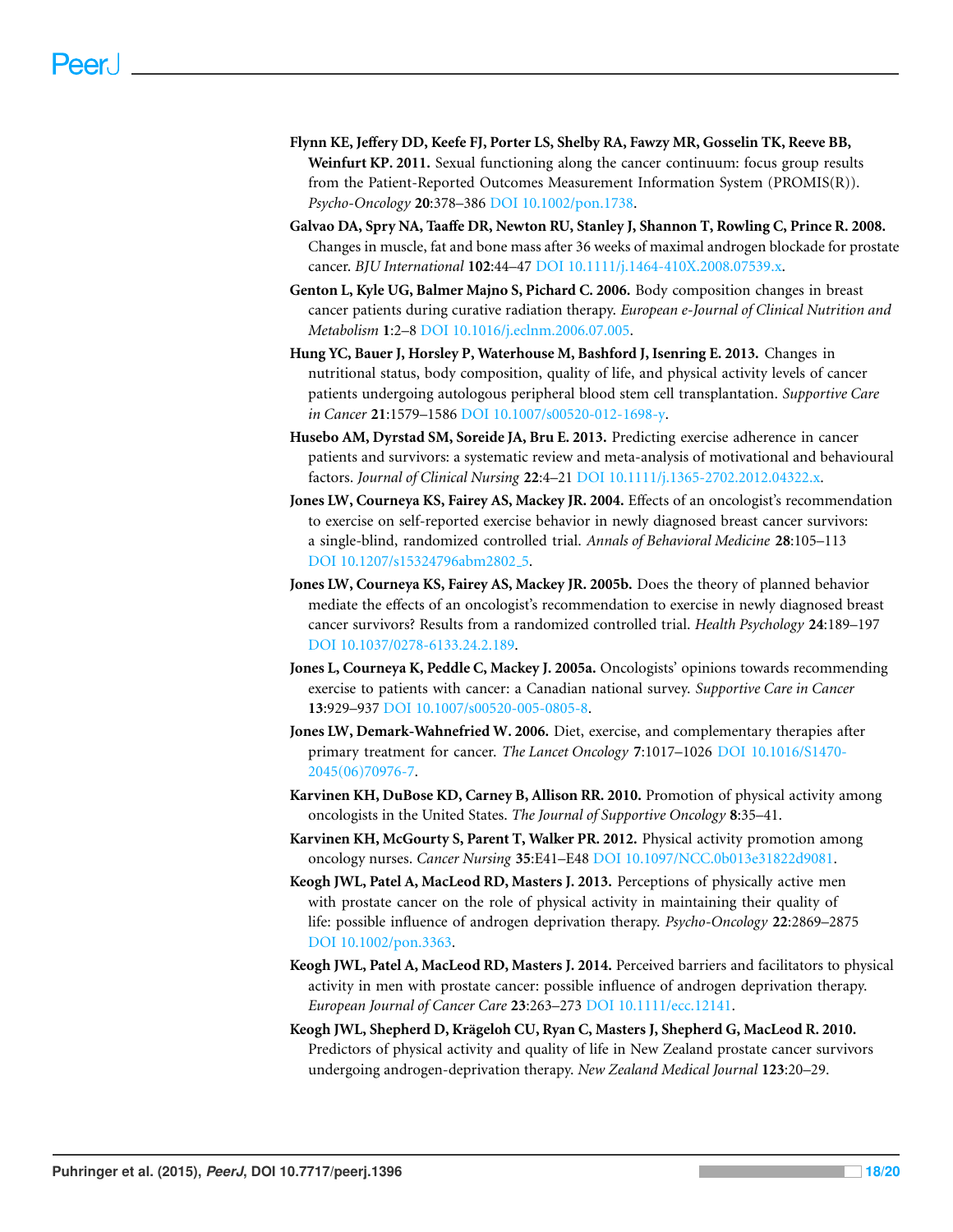- <span id="page-19-4"></span>**Kintzel PE, Chase SL, Schultz LM, O'Rourke TJ. 2008.** Increased risk of metabolic syndrome, diabetes mellitus, and cardiovascular disease in men receiving androgen deprivation therapy for prostate cancer. *Pharmacotherapy* **28**:1511–1522 DOI [10.1592/phco.28.12.1511.](http://dx.doi.org/10.1592/phco.28.12.1511)
- <span id="page-19-14"></span>**Kotronoulas G, Papadopoulou C, Patiraki E. 2009.** Nurses' knowledge, attitudes, and practices regarding provision of sexual health care in patients with cancer: critical review of the evidence. *Supportive Care in Cancer* **17**:479–501 DOI [10.1007/s00520-008-0563-5.](http://dx.doi.org/10.1007/s00520-008-0563-5)
- <span id="page-19-8"></span>**Langius JA, Zandbergen MC, Eerenstein SE, Van Tulder MW, Leemans CR, Kramer MH, Weijs PJ. 2013.** Effect of nutritional interventions on nutritional status, quality of life and mortality in patients with head and neck cancer receiving (chemo)radiotherapy: a systematic review. *Clinical Nutrition* **32**:671–678 DOI [10.1016/j.clnu.2013.06.012.](http://dx.doi.org/10.1016/j.clnu.2013.06.012)
- <span id="page-19-11"></span>**Leahy M, Krishnasamy M, Herschtal A, Bressel M, Dryden T, Tai KH, Foroudi F. 2012.** Satisfaction with nurse-led telephone follow up for low to intermediate risk prostate cancer patients treated with radical radiotherapy. A comparative study. *European Journal of Oncology Nursing: the Official Journal of European Oncology Nursing Society* **17**:162–169 DOI [10.1016/j.ejon.2012.04.003.](http://dx.doi.org/10.1016/j.ejon.2012.04.003)
- <span id="page-19-0"></span>**Li CI. 2010.** *Breast cancer epidemiology*. New York: Springer.
- <span id="page-19-3"></span>**Mazzotti E, Antonini Cappellini GC, Buconovo S, Morese R, Scoppola A, Sebastiani C, Marchetti P. 2012.** Treatment-related side effects and quality of life in cancer patients. *Supportive Care in Cancer* **20**:2553–2557 DOI [10.1007/s00520-011-1354-y.](http://dx.doi.org/10.1007/s00520-011-1354-y)
- <span id="page-19-13"></span>**Miles A, Simon A, Wardle J. 2010.** Answering patient questions about the role lifestyle factors play in cancer onset and recurrence what do health care professionals say? *Journal of Health Psychology* **15**:291–298 DOI [10.1177/1359105309351245.](http://dx.doi.org/10.1177/1359105309351245)
- <span id="page-19-9"></span>**Millar H, Davison J. 2012.** Nutrition education for osteoporosis prevention in men with prostate cancer initiating androgen deprivation therapy. *Clinical Journal of Oncology Nursing* **16**:497–503 DOI [10.1188/12.CJON.497-503.](http://dx.doi.org/10.1188/12.CJON.497-503)
- <span id="page-19-10"></span>**Mokdad AH, Ford ES, Bowman BA, Dietz WH, Vinicor F, Bales VS, Marks JS. 2003.** Prevalence of obesity, diabetes, and obesity-related health risk factors, 2001. *JAMA* **289**:76–79 DOI [10.1001/jama.289.1.76.](http://dx.doi.org/10.1001/jama.289.1.76)
- <span id="page-19-2"></span>**Moorman PG, Jones LW, Akushevich L, Schildkraut JM. 2011.** Recreational physical activity and ovarian cancer risk and survival. *Annals of Epidemiology* **21**:178–187 DOI [10.1016/j.annepidem.2010.10.014.](http://dx.doi.org/10.1016/j.annepidem.2010.10.014)
- <span id="page-19-1"></span>**Newton R, Galvao D. 2008. ˜** Exercise in prevention and management of cancer. *Current Treatment Options in Oncology* **9**:135–146 DOI [10.1007/s11864-008-0065-1.](http://dx.doi.org/10.1007/s11864-008-0065-1)
- <span id="page-19-5"></span>**Oefelein MG, Ricchiuti V, Conrad W, Resnick MI. 2002.** Skeletal fractures negatively correlate with overall survival in men with prostate cancer. *Journal of Urology* **168**:1005–1007 DOI [10.1016/S0022-5347\(05\)64561-2.](http://dx.doi.org/10.1016/S0022-5347(05)64561-2)
- <span id="page-19-12"></span>**O'Hanlon E, Kennedy N. 2014.** Exercise in cancer care in Ireland: a survey of oncology nurses and physiotherapists. *European Journal of Cancer Care* **23**:630–639 DOI [10.1111/ecc.12206.](http://dx.doi.org/10.1111/ecc.12206)
- <span id="page-19-7"></span>**Ottenbacher A, Sloane R, Snyder DC, Kraus W, Sprod L, Demark-Wahnefried W. 2013.** Cancer-specific concerns and physical activity among recently diagnosed breast and prostate cancer survivors. *Integrative Cancer Therapies* **12**:206–212 DOI [10.1177/1534735412449734.](http://dx.doi.org/10.1177/1534735412449734)
- <span id="page-19-6"></span>**Prado CM, Lieffers JR, McCargar LJ, Reiman T, Sawyer MB, Martin L, Baracos VE. 2008.** Prevalence and clinical implications of sarcopenic obesity in patients with solid tumours of the respiratory and gastrointestinal tracts: a population-based study. *The Lancet Oncology* **9**:629–635 DOI [10.1016/S1470-2045\(08\)70153-0.](http://dx.doi.org/10.1016/S1470-2045(08)70153-0)